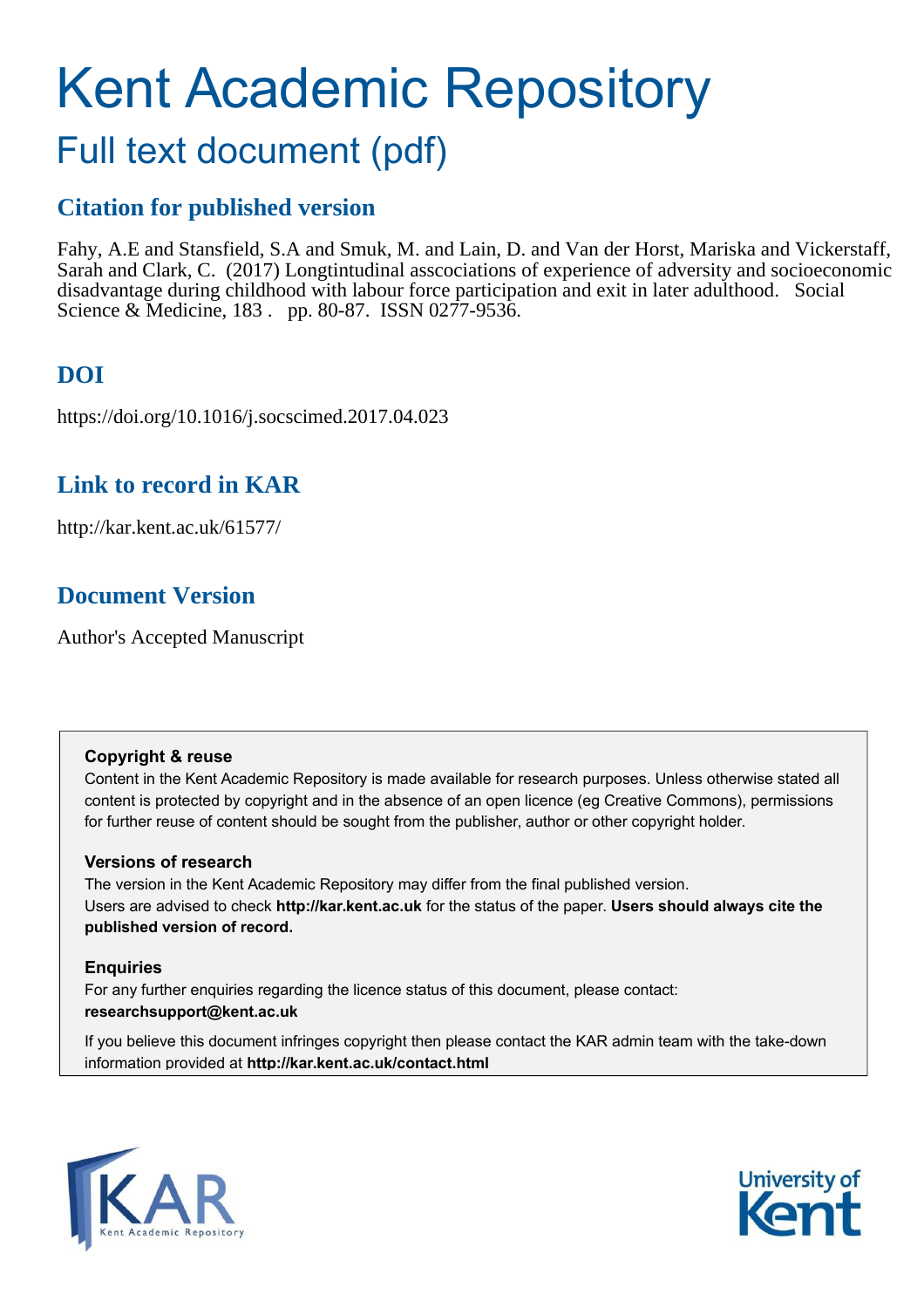#### **Longitudinal associations of experiences of adversity and socioeconomic disadvantage during childhood with labour force participation and exit in later adulthood**

Fahy, A. E.<sup>a1</sup>, Stansfeld, S. A.<sup>a</sup>, Smuk, M.<sup>a</sup>, Lain, D.<sup>b</sup>, van der Horst, M.<sup>c</sup>, Vickerstaff, S.<sup>c</sup>, & Clark, C.<sup>a</sup>

<sup>a</sup>Centre for Psychiatry, Wolfson Institute of Preventive Medicine, Queen Mary University of London, UK **bBrighton Business School, University of Brighton, Moulsecoomb, Brighton, UK** c School of Social Policy, Sociology and Social Research, University of Kent, Canterbury, Kent, UK <sup>1</sup>Present address: Department of Neonatology, Institute for Women's Health, UCL, London, UK

#### **Corresponding Author:**

Dr Amanda Fahy Research Associate in Psychology Department of Neonatology Institute for Women's Health University College London Room 301 Rockefeller Building University Street London WC1E 6DE e: [amanda.fahy@ucl.ac.uk](mailto:amanda.fahy@ucl.ac.uk)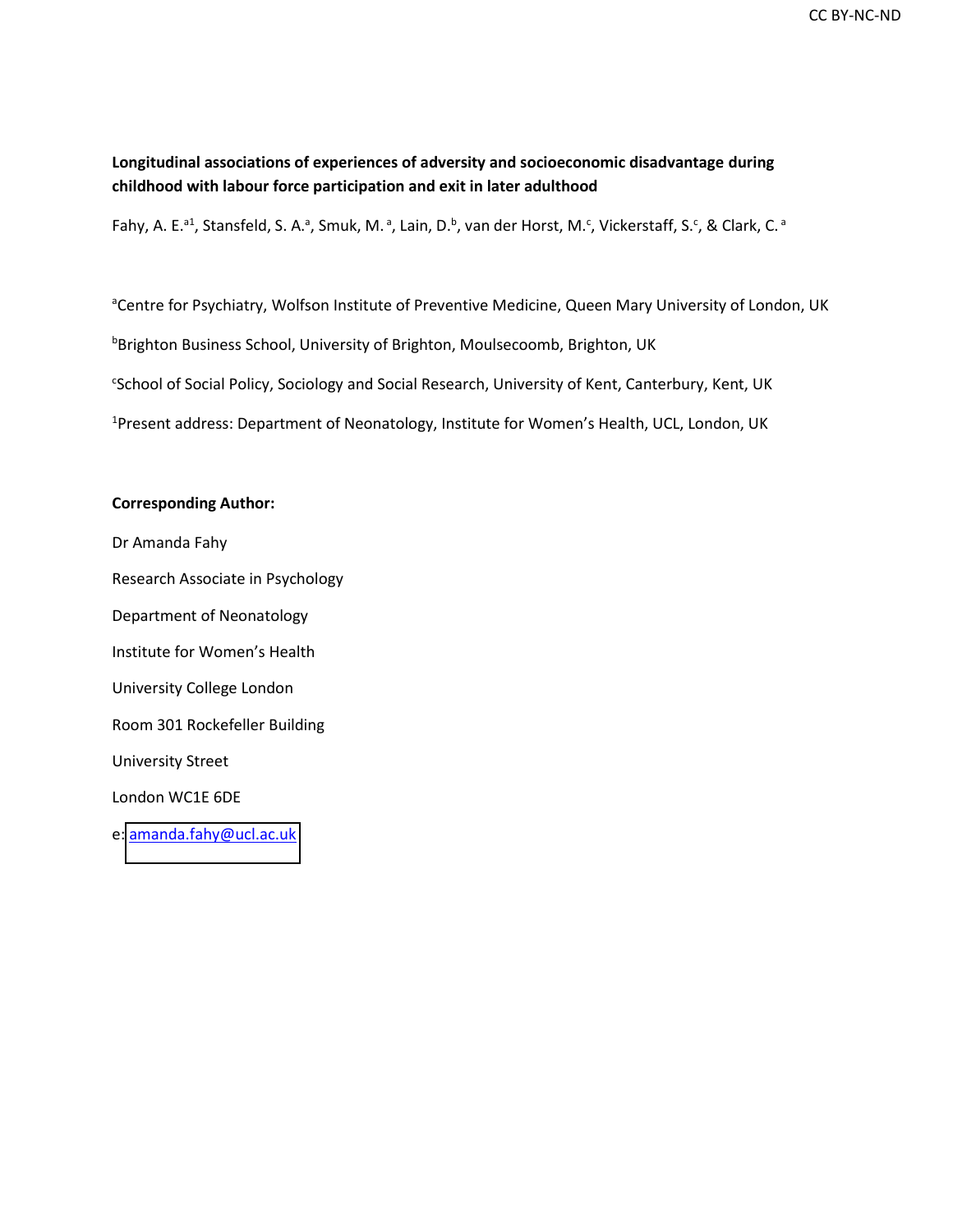#### **Abstract**

The Extending Working Lives (EWL) agenda seeks to sustain employment up to and beyond traditional retirement ages. This study examined the potential role of childhood factors in shaping labour force participation and exit among older adults, with a view to informing proactive interventions early in the life-course to enhance individuals' future capacity for extending their working lives. Childhood adversity and socioeconomic disadvantage have previously been linked to ill-health across the life-span and sickness benefit in early adulthood. This study builds upon previous research by examining associations between childhood adversity and self-reported labour force participation among older adults (aged 55). Data was from the National Child Development Study – a prospective cohort of all English, Scottish, & Welsh births in one week in 1958. There was evidence for associations between childhood adversity and increased risk of permanent sickness at 55 years - which were largely sustained after adjustment for educational disengagement and adulthood factors (mental/physical health, qualifications, socioeconomic disadvantage). Specifically, children who were abused or neglected were more likely to be permanently sick at 55 years. In addition, among males, those in care, those experiencing illness in the home, and those experiencing two or more childhood adversities were more likely to be permanently sick at 55 years. Childhood factors were also associated with part-time employment and retirement at 55 years. Severe childhood adversities may represent important distal predictors of labour force exit at 55 years, particularly via permanent sickness. Notably, some adversities show associations among males only, which may inform interventions designed to extend working lives.

#### **Keywords**

Childhood social conditions; Disability pension; Adversity; Extending working life; Early retirement, Unemployment; Older adults; Economic activity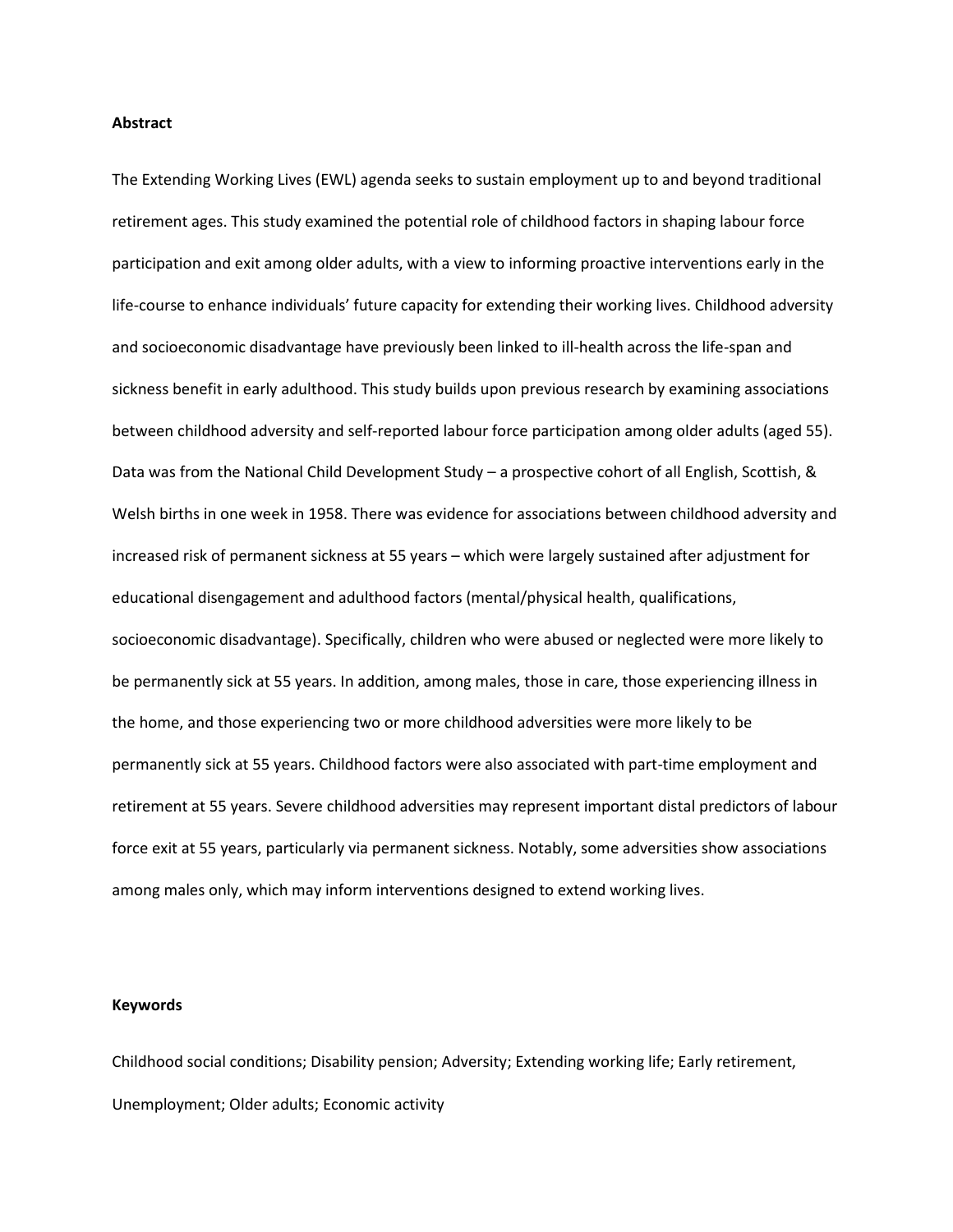In the final quarter of 2014, 25% of adults in the UK between 50 years of age and state retirement age were not participating in the labour force (Penfold & Foxton, 2015). In recent years, the Extending Working Life (EWL) agenda emerged to sustain employment up to, and beyond, state retirement age; as necessitated by an ageing population, a reduction in private saving for retirement, and an increase in the state pension age (Strudwick & Kirkpatrick, 2013). The success of the EWL agenda depends on improved understanding of what leads over half of men and women to have exited the labour force by the year before they reach state pension age (Department for Work and Pensions, 2014). Existing research has primarily focused on employment factors leading to disability pension as opposed to taking a life-course approach. Understanding the way in which labour force participation in later life may be influenced by childhood factors will facilitate the design and implementation of proactive, early intervention aiming to maximise future labour force participation across the life-span.

"Adverse childhood experiences" describes experiences of traumatic events or chronic stressors during childhood which are not within the child's control such as experiences of abuse or loss of a parent (Tiet et al., 1998). Theoretically, childhood adversity may indirectly impact labour force participation via aspects of adult life. Specifically, poorer mental and physical health, reduced educational attainment, higher levels of risky health-related behaviours (e.g. smoking, drug use, physical inactivity), and reduced employment opportunities in early adulthood have previously been linked to childhood experiences of adversity (Anda et al., 2006; Clark et al., 2010; Dube et al., 2009; Dube et al., 2003) and socioeconomic disadvantage (Lynch et al., 1997; Stansfeld et al., 2008). However, even after accounting for adulthood factors, we expect to see associations between childhood experiences and later life employment via biological, neurological, or psychological mechanisms. Childhood and adolescence represent critical periods during which exposure to stress may shape neurobiological and immune system development with changes persisting across the life-span (Teicher et al., 2003). Adversity-related stress during childhood has been shown to be associated with several aspects of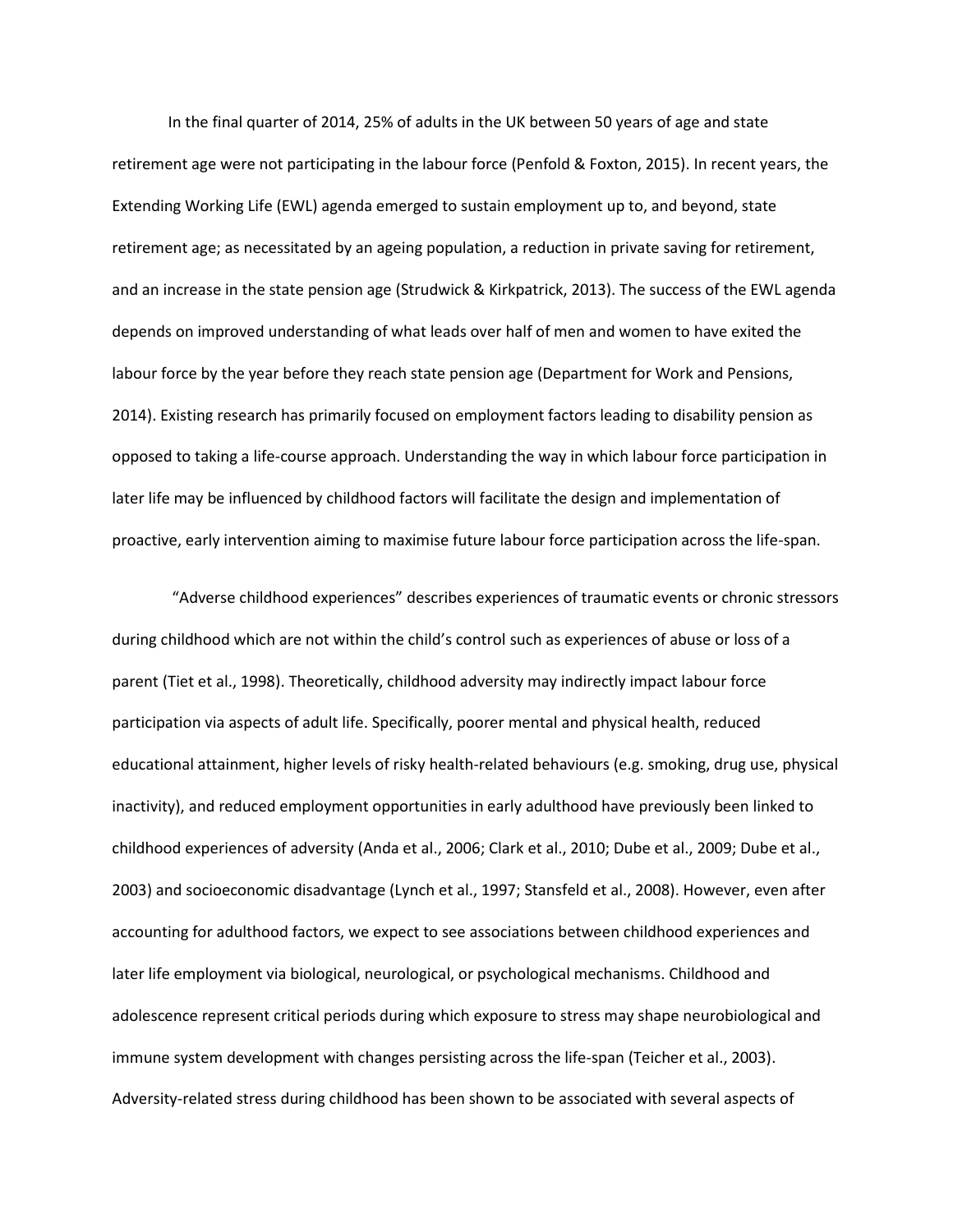complex cognitive functioning including decreased intellectual and academic performance, poorer language abilities, and impairments in executive functioning such as planning and inhibitory control (Pechtel & Pizzagalli, 2011). In addition, early life stress and adversity are associated with lasting impairments to affective functioning in terms of increased attention to negative stimuli, difficulties in emotional regulation and higher risk of psychiatric illness, and impairments in reward-related decisionmaking, and decreased motivation to pursue rewards (Ford, Clark, & Stansfeld, 2011; Pechtel & Pizzagalli, 2011). Cognitive and affective impairments may be particularly salient as these may represent the mechanisms by which childhood adversity may directly impact capacity for labour force participation among older adults. Harkonmäki et al. (2007) provided some evidence to support this direct pathway between childhood adversity and labour force participation as they found an association between retrospective reporting of a greater number of childhood adversities in a sample of non-retired 40-54 year olds in Finland and an increased risk of permanent sickness in adulthood five years later which was sustained after adjusting for mental health, physical health, and socioeconomic status in adulthood. In addition, Joensuu et al. (2015) identified a cluster of young adults on permanent sickness due to mental illness who were characterised by experiences of adversity during childhood which provides further evidence of a direct pathway between adversity and permanent sickness due to mental illness, in adulthood.

Even though research on childhood adversity has examined several different types of adversity and found evidence suggesting that experiences of multiple adversities may be associated with particularly detrimental outcomes (Clark et al., 2010; Rosenman & Rodgers, 2004),there are still considerable gaps in the literature. Associations between childhood adversity and labour force participation has not been examined in prospective cohorts followed from birth, nor have these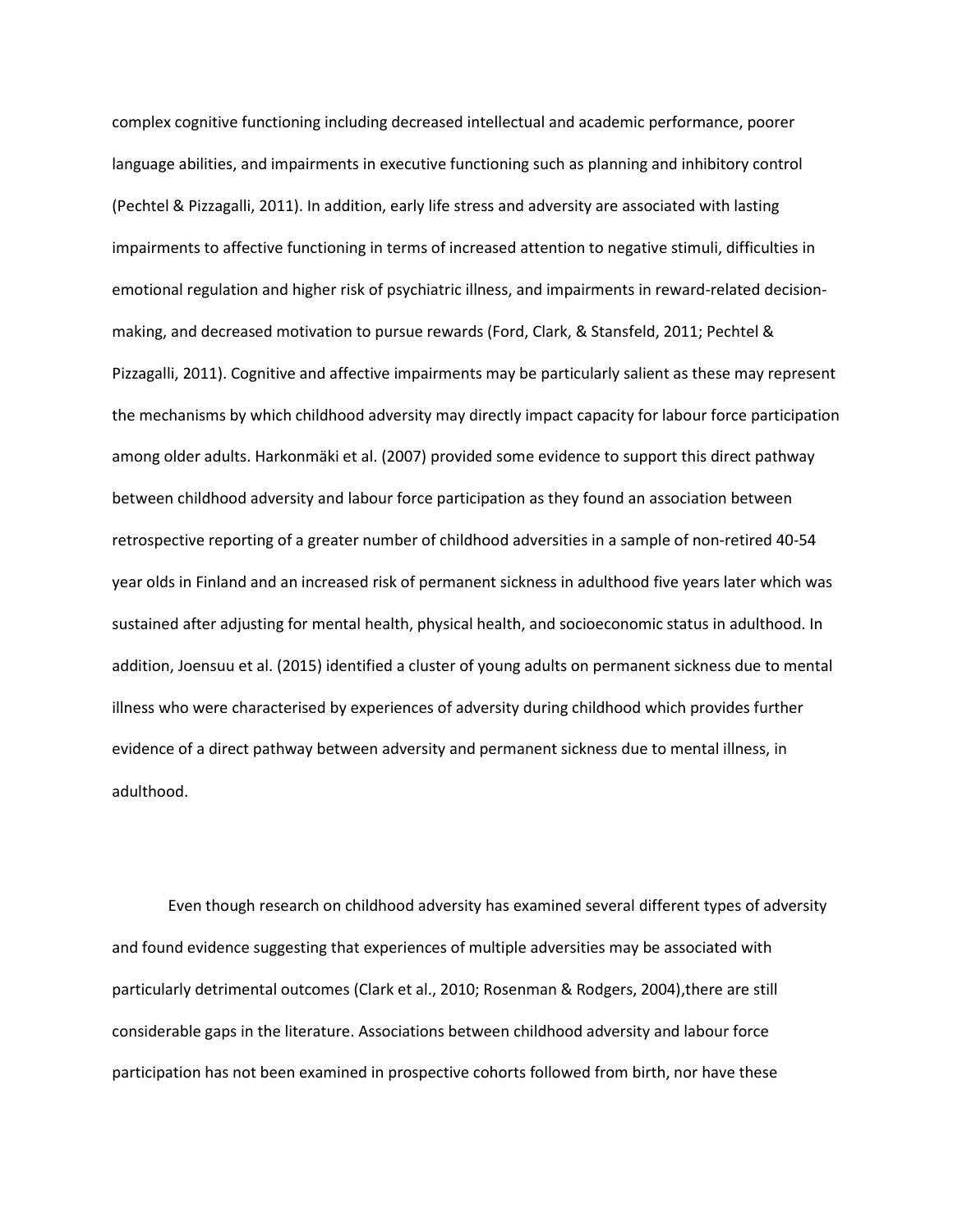associations been tested in a UK population in order to better inform government policy in this country. In addition, labour force participation outcomes have been limited to permanent sickness resulting in little knowledge relating to other labour force participation outcomes (e.g. retirement or homemaking).

Focusing specifically on evidence for associations between socioeconomic disadvantage in childhood and labour force participation in adulthood Bowen and González (2010) reported increased risk of permanent sickness in adulthood among children whose fathers reported manual social class, never working, or a disability. It is plausible that these associations may be indirect via educational attainment (e.g. Baumberg, 2015) as, for example, previous research has suggested that those experiencing socioeconomic disadvantage during childhood are underrepresented in higher education, largely due to heightened financial pressures and reduced access to enriched educational resources (Archer et al., 2005).However, even after controlling for this, we expect to see an effect via similar biological, psychological and cognitive pathways as those proposed for other forms of adversity.

While researchers have recently begun to examine predictors of early exit from the labour force, much existing research is cross-sectional and often few labour force participation statuses are examined, with most studies based on disability pension receipt data. Few studies examine populationwide cohorts. Where population-wide cohorts are examined, this is often using retrospective adversity data collected in adulthood (e.g. Harkonmäki et al. (2007)), possibly introducing recall biases. Moreover, previous studies have often focused exclusively on a cumulative adversity measure (e.g. Harkonmäki et al 2007) which limits understanding as to whether particular adversities are driving effects. In addition, the comparability of Finnish or other national cohorts to a UK population is unknown. Therefore, the primary aim of this study was to expand on previous research by using prospective cohort data to examine associations between childhood adversity and labour force participation and exit in the form of full-time employment, part-time employment, unemployment, permanent sickness, retirement, and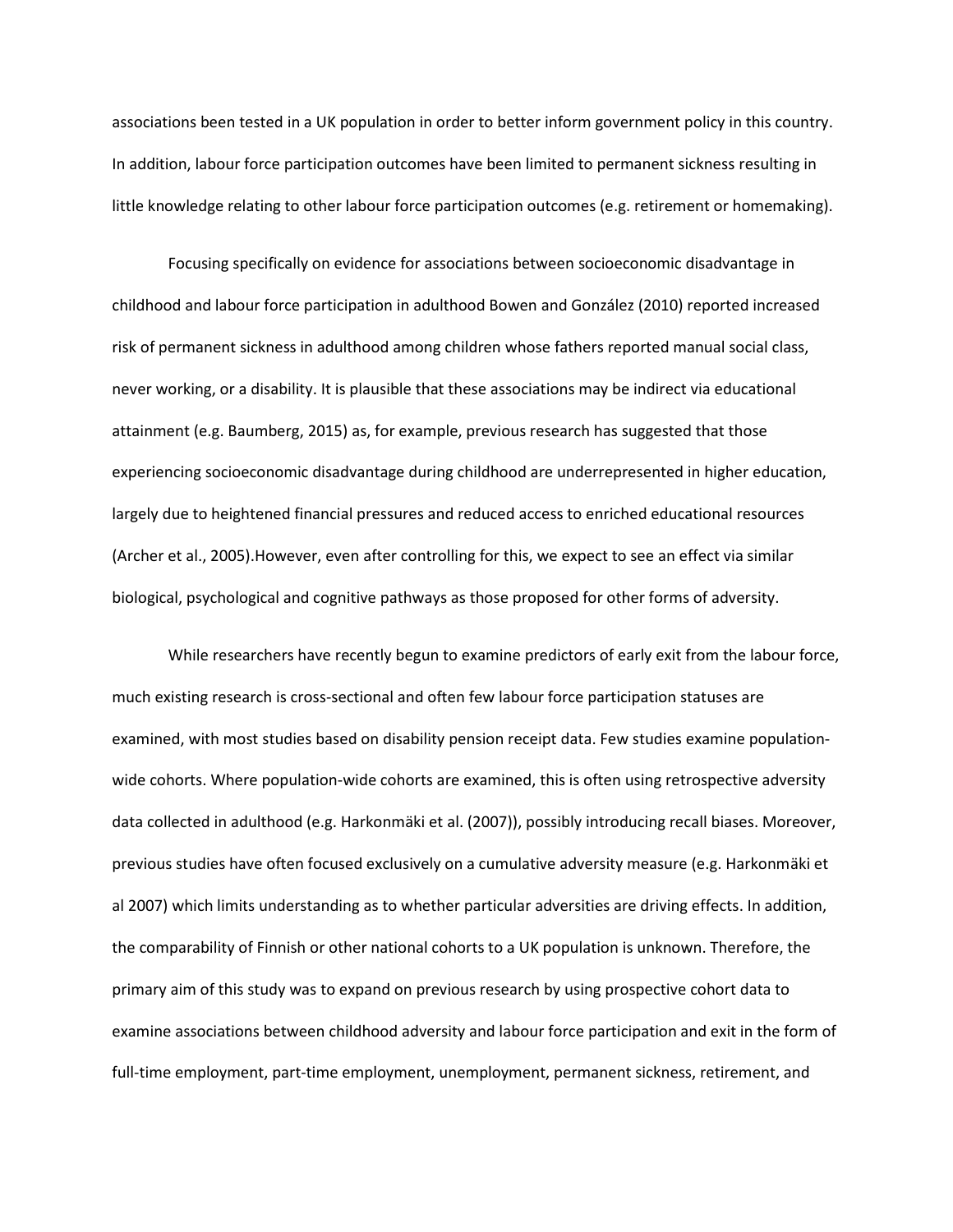homemaking. It was hypothesised that those who experienced adversity or socioeconomic disadvantage during childhood would report reduced labour force participation and increased labour force exit by age 55.

This study also had two secondary aims. First, we examined whether males or females were at a greater risk of labour force exit associated with experiences of childhood adversity and socioeconomic disadvantage. Notably, while retirement age for females and males is becoming aligned (Strudwick & Kirkpatrick, 2013), there are still large gender differences in the type of work carried out and reasons for labour force exit (Loretto & Vickerstaff, 2013). To date, however, few studies have compared predictors of labour force participation for males and females. Second, we examined whether associations between childhood adversity and labour force participation and exit in older adulthood were sustained after taking account of educational disadvantage during childhood (leaving school by 16 or being kept of school to help in the home) and adulthood factors, specifically mental health, physical health, qualifications, and socioeconomic status.

#### **Method**

#### **Study sample**

Data were from the National Child Development Study; a longitudinal cohort of 98% of births across England, Scotland, and Wales during one week in March in 1958 (n=18,558). The cohort have been followed up since birth and this study uses economic activity outcome data collected at age 55 years in 2013. Childhood adversity items were collected at age 7, 11, and 16 from parents, interviewer, teacher and doctor reports and this study uses additional data related to covariates collected at 23, 33, 42, 45 and 50 years from the cohort member. The statistical analyses presented here are based on the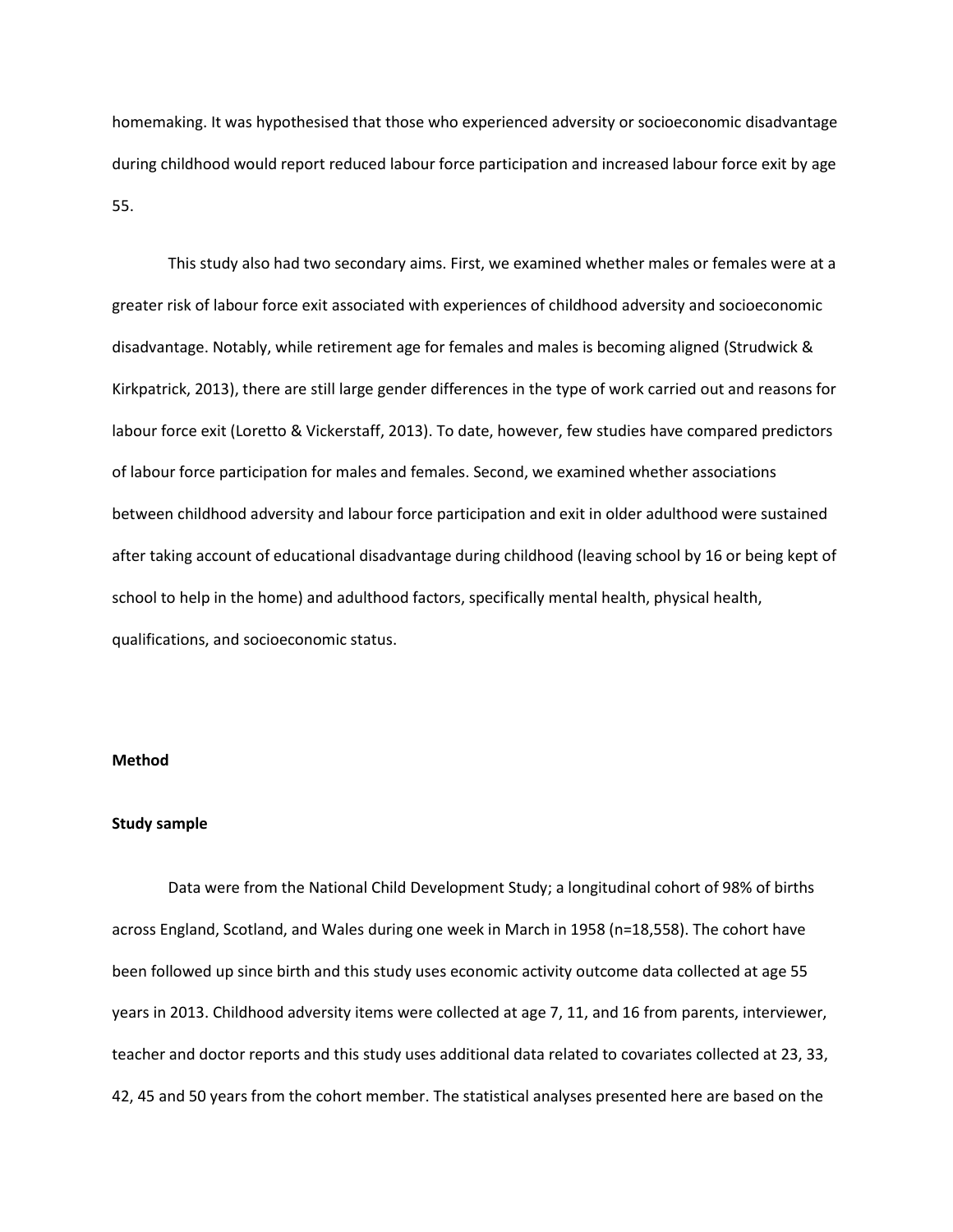9137 cohort members (48.5% male) who participated in the age 55 survey (79.1% of the approached sample, 49.2% of the original sample). Datasets were obtained from the University of London, Institute of Education, Centre for Longitudinal Studies (2015/2014/2012/2009/2008a/2008b/2008c)

#### **Measures**

#### **Labour force participation**

A six-category labour force participation and exit variable was created. Participants self-reported their main activity as being in full-time work (self-employed or employed), in part-time work (selfemployed or employed for under 30 hours per week), unemployed, permanent sickness or disability, retired, or "homemaker or other" of whom 82% (n=553) were homemakers (defined as looking after home or family) and a small minority were temporary sick (n=31).

#### **Childhood adversity**

A number of prospective measures of childhood adversity reported by the cohort member, a parent (usually the mother), medical examiner, or teacher at 7, 11 and 16 years of age were available (see Clark et al. (2010) for a more detailed description of study variables):

- *illness:* any mental and/or physical illness in the home when the child was 7, 11, and/or 16
- neglected appearance: medical examiner reported that the cohort member appeared "scruffy or underfed" at age 7 and/or 11 years
- *abuse:* physical and/or sexual abuse by a parent in childhood were retrospectively measured at 45 years using two items ("I was physically abused by a parent—punched, kicked, hit, or beaten with an object or needed medical treatment" and "I was sexually abused by a parent") from the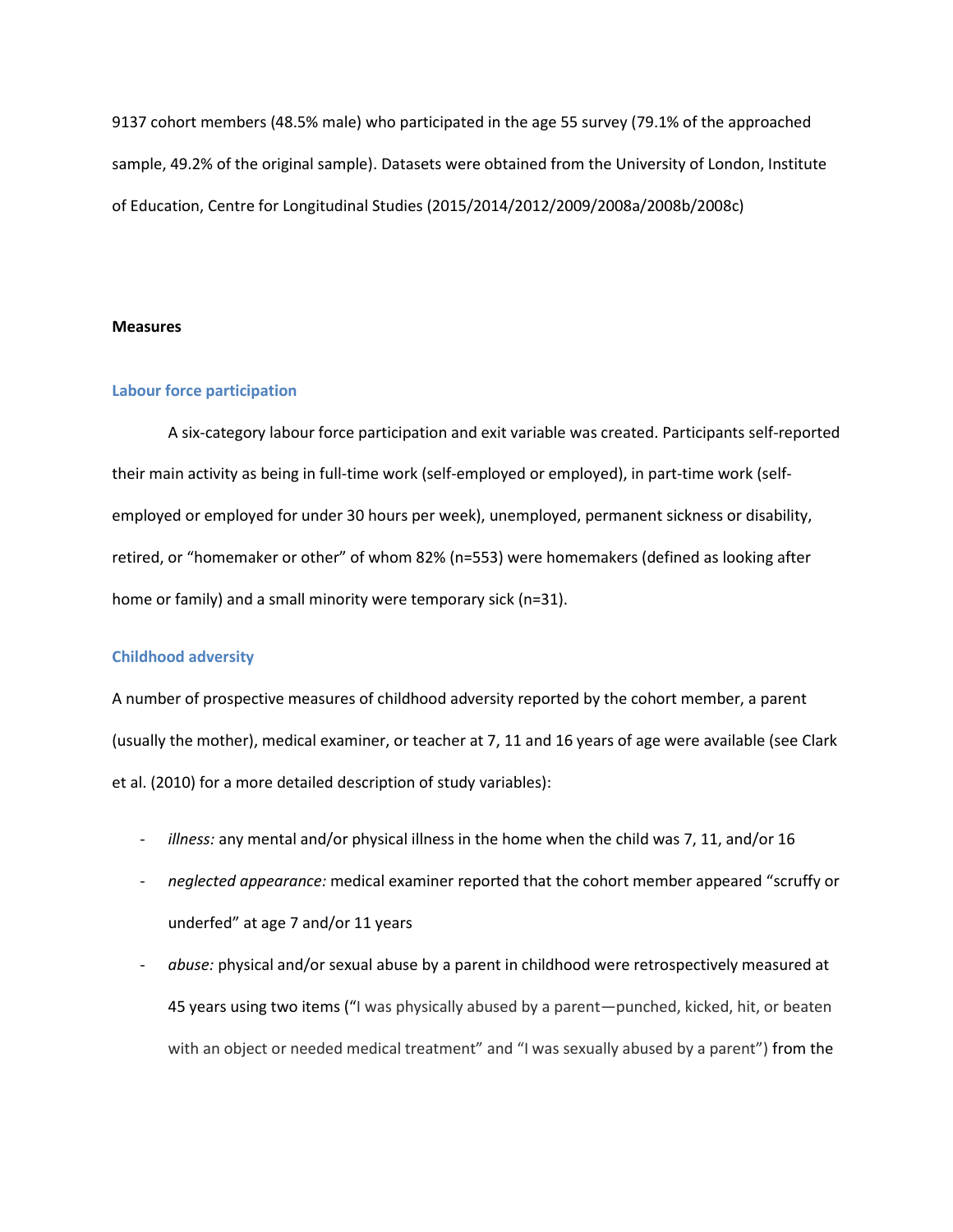Australian PATH study (Rosenman & Rodgers, 2004), because it is difficult to assess these adversities prospectively.

- paternal absence: any report of the child not living with their natural father at 7, 11, and/or 16 years for any reason
- maternal absence: similar indicator to paternal absence
- *parental divorce by age 16 years:* reported by cohort member at age 33
- in care: child in care at 7, 11 or 16 years of age.

A cumulative adversity measure which added the number of adversities experienced, similar to the Clark et al. (2010) approach was also created. To account for co-occurrence, paternal and maternal absence were only included in the cumulative score where being in care and parental divorce were not reported. For analytical purposes, this variable was collapsed into three categories (0/1/2+ adversities).

#### **Childhood socioeconomic disadvantage**

Paternal socioeconomic position was recorded using an occupation-based allocation of social class based on the British Registrar General Classification (Office of Population Censuses and Surveys, 1980) at the cohort member's birth, age 7, age 11, and age 16. For this study, a cumulative variable indicating the number of times during childhood the cohort member belonged to a manual social class (skilled manual, partly-skilled, and non-skilled occupations) (0, 1, 2, 3, or 4 times) was created, in line with the approach of Stansfeld et al. (2008).

#### **Confounding factors**

A number of confounding factors across childhood and adulthood were identified *a priori* from the literature, including gender, internalising symptoms (e.g. symptoms of depression or anxiety) and/or externalising symptoms (e.g. conduct problems) at 7, 11, and/or 16 years of age (see Clark et al. (2007)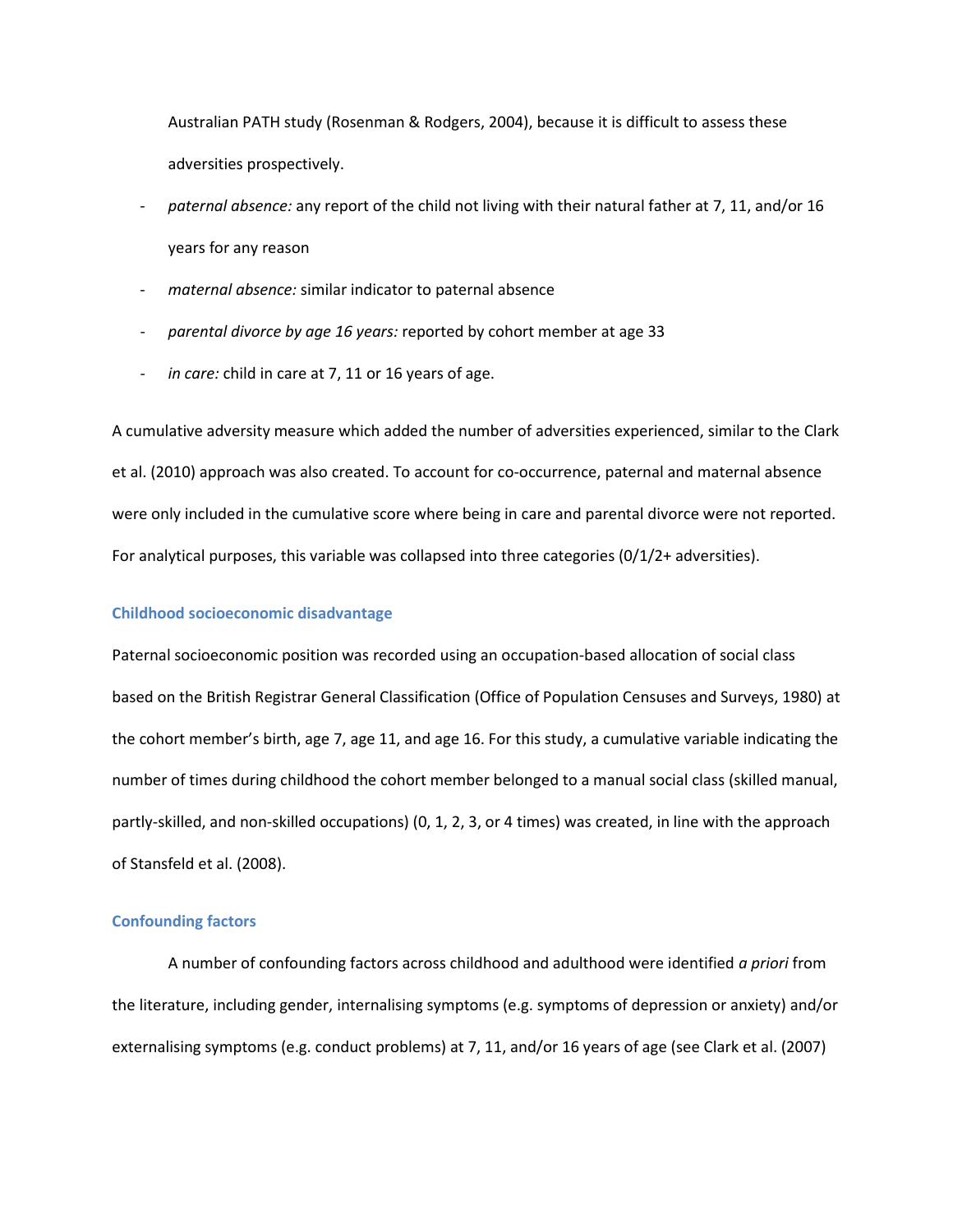for details of these measures) and childhood educational disadvantage (leaving school by 16 or being kept off school to help at home).

The nine-item Malaise Inventory measured adult mental health at 23, 33, 42, and/or 50 years (Rutter et al., 1970) and using the established cut-off of a score of 4 or more to indicate psychological distress, a binary outcome was created indicating "malaise reported at least once 23y-50y". Physical health was measured with a binary variable indicating whether the participant reported a long standing illness (LSI) at 23, 33, or 42 years. The physical health measure at age 50 was not comparable with previous versions and was therefore not included. Qualifications were measured at 33 years (categorised as none, O-levels, and A-levels or higher). Socioeconomic status in adulthood was defined as the frequency of manual social class reported by the cohort member at 33, 42, or 50 years, again using the Registrar General Classification (Office of Population Censuses and Surveys, 1980). The social class variable at age 23 was omitted as some cohort members continued to report their parents' social class while other cohort members reported their own.

#### **Data analysis**

#### **Attrition**

Poorer mental health in childhood and adulthood, being male, socioeconomic disadvantage, and fewer qualifications were associated with non-participation at 55 years. Similar to associations between adversity and attrition at age 45 (Clark et al. 2010), all adversity variables were associated with increased odds of attrition (ranging from OR=1.34, 95%CI [1.22,1.49] for reported parent illness in the home to OR=2.40, 95%CI [2.16,2.68] for reported parental divorce in childhood.

#### **Missing data**

Unimputed prevalence and missing data rates for the outcomes and covariates were examined: missing values ranged from 0.0% to 55.7% (highest for medic reported neglected appearance; median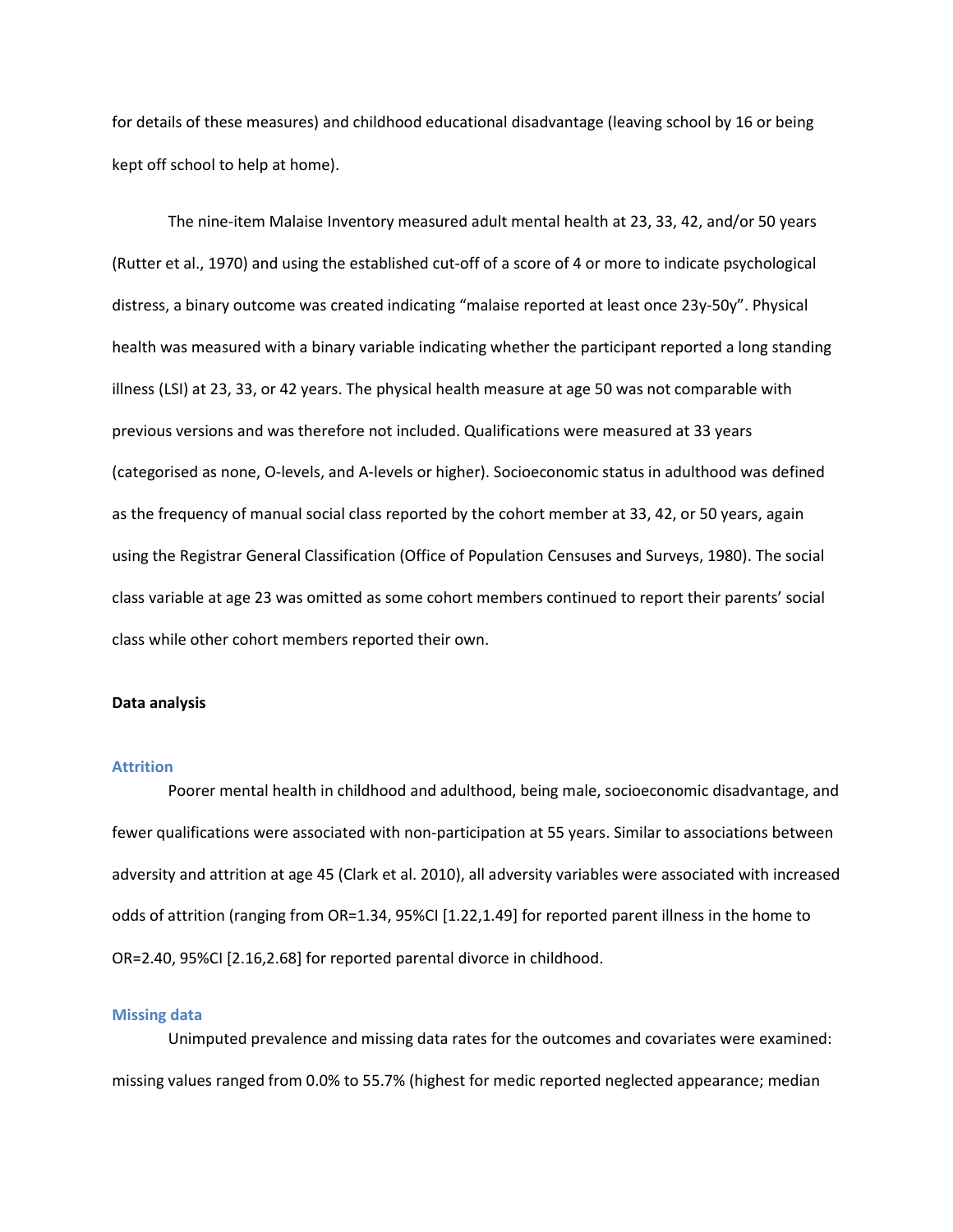missing data=19.0%). Multiple imputation by chained equations was used to address missing data in this study, patterns of missing data were explored, under the "Missing At Random" (MAR) assumption (Rubin, 1987), and 60 imputed datasets were created. To enable examination of gender interactions in the imputed data, we imputed the data separately by gender using the *mi impute* command in Stata version 14 (StataCorp, 2015). All variables in method were included in the imputation model. Socioeconomic disadvantage variables and mental health variables at each wave were included and derived variables were created post-imputation.

#### **Statistical modelling**

A series of crude and adjusted multinomial logistic regression analyses were carried out. Economic activity at 55 years was regressed on each of the individual childhood adversity variables, and on the cumulative adversity variable. First, unadjusted models were run, and then analyses were adjusted for gender and mental health in childhood. Finally, analyses were further adjusted for educational disengagement (being kept off school to help in the home and leaving school by 16) and adulthood factors, specifically, mental and physical health, qualifications, and social class. Tests of gender interactions with childhood adversity were examined and analyses were stratified where evidence for a gender interaction ( $p \le 0.05$ ) was observed.

#### **Results**

At 55 years, 38.5% of participants were not in full-time work (Table 1). This included 19.7% of the sample who were in part-time work, 2.8% unemployed, 5.2% on permanent sickness or disability pension, 3.3% retired and 7.5% in "homemaking/other" activities.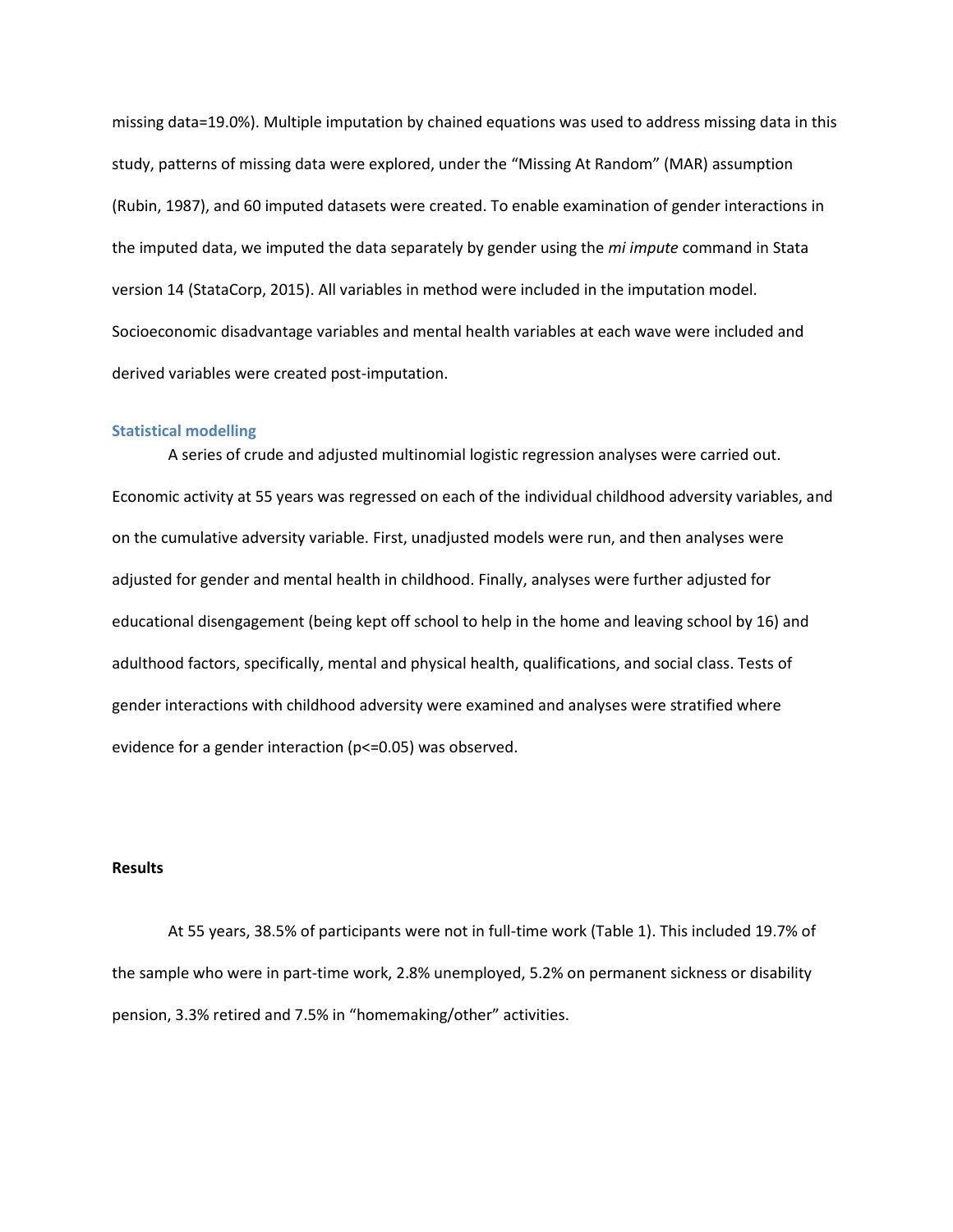One in ten (9.8%) appeared neglected in childhood, while 6.3% reported childhood physical and/or sexual abuse by a parent. Females were less likely to appear neglected, but more likely to report physical or sexual abuse by a parent. Being in care at least once during childhood was reported by 5.0% of the sample and 10.1% reported parental divorce by age 16. Odds of reporting parental divorce and parental absence were greater among females compared to males.

One adversity was reported by 23.1% and 7.4% reported two or more adversities. There was no significant gender difference observed in reports of cumulative adversities. Finally, 21% of the sample was never in a manual social class in childhood, while 51.8% of the sample reported manual social class at all four time-points in childhood.

#### **Table 1**

After adjusting for gender and childhood mental health, with the exception of maternal absence, all childhood adversity and socioeconomic disadvantage factors were associated with at least some of labour force statuses at 55 years (see Supplementary Online Table 1). A gender interaction was observed in associations of being in care, reporting physical or mental illness in the childhood home, and cumulative adversity with labour force participation at 55 years. Therefore, throughout the rest of this results chapter, analyses have been stratified by gender for each of these four factors.

Neglect, physical/sexual abuse, parental divorce, paternal absence, and three/four reports of manual social class were each associated with increased risk of reporting permanent sickness relative to full-time employment. Among males only, being in care and reporting a physical/mental illness in the home was associated with increased risk of reporting permanent sickness. For both males and females, those who reported one or two or more adversities had an increased risk of reporting permanent sickness with larger effect sizes observed for males compared to females.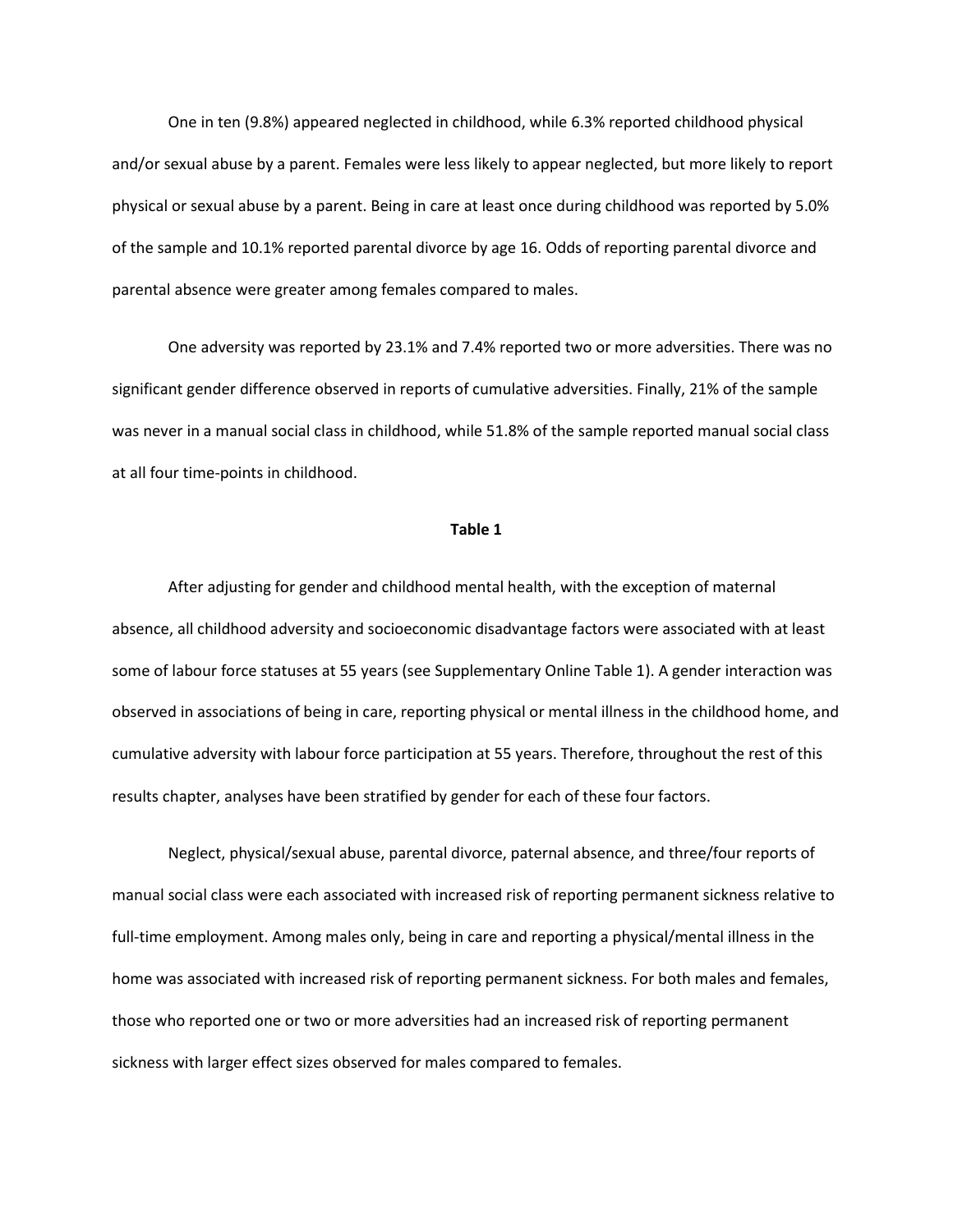In addition, physical/sexual abuse and manual social class throughout childhood were associated with increased risk of reporting unemployment relative to full-time employment. Males in care had an increased relative risk of reporting part-time work while those who reported parental divorce had a reduced relative risk of reporting retirement by age 55. Finally, we did not find evidence for an association between any childhood factors and reports of being 'homemaker or other' at age 55 relative to being in full-time employment in the models adjusted for gender and childhood mental health.

Following additional adjustment for educational disengagement during adolescence (being kept off school to help in the home and leaving school by age 16) and adulthood factors including mental health, physical health, qualifications, and social class, all childhood adversity variables except for maternal and paternal absence remained associated with some labour force statuses, particularly with permanent sickness (relative to full-time employment), at 55 years (see Table 2).

In the fully adjusted model an increased risk of reporting permanent sickness at age 55 was sustained among those who were neglected and those who reported physical or sexual abuse. In the gender stratified models where an interaction was observed, males who reported being in care, males who reported illness in the home, and males who experienced two or more adversities during childhood had an increased risk of reporting permanent sickness at 55 years.

Associations between experience of physical or sexual abuse or reporting manual social class at all time-points during childhood and unemployment at 55 years of age were not sustained following adjustment for adulthood factors. Following adjustment for adulthood factors those who reported physical or sexual abuse and those who reported manual social class at all four time points during childhood had a reduced risk of reporting part-time employment. For males only, those who reported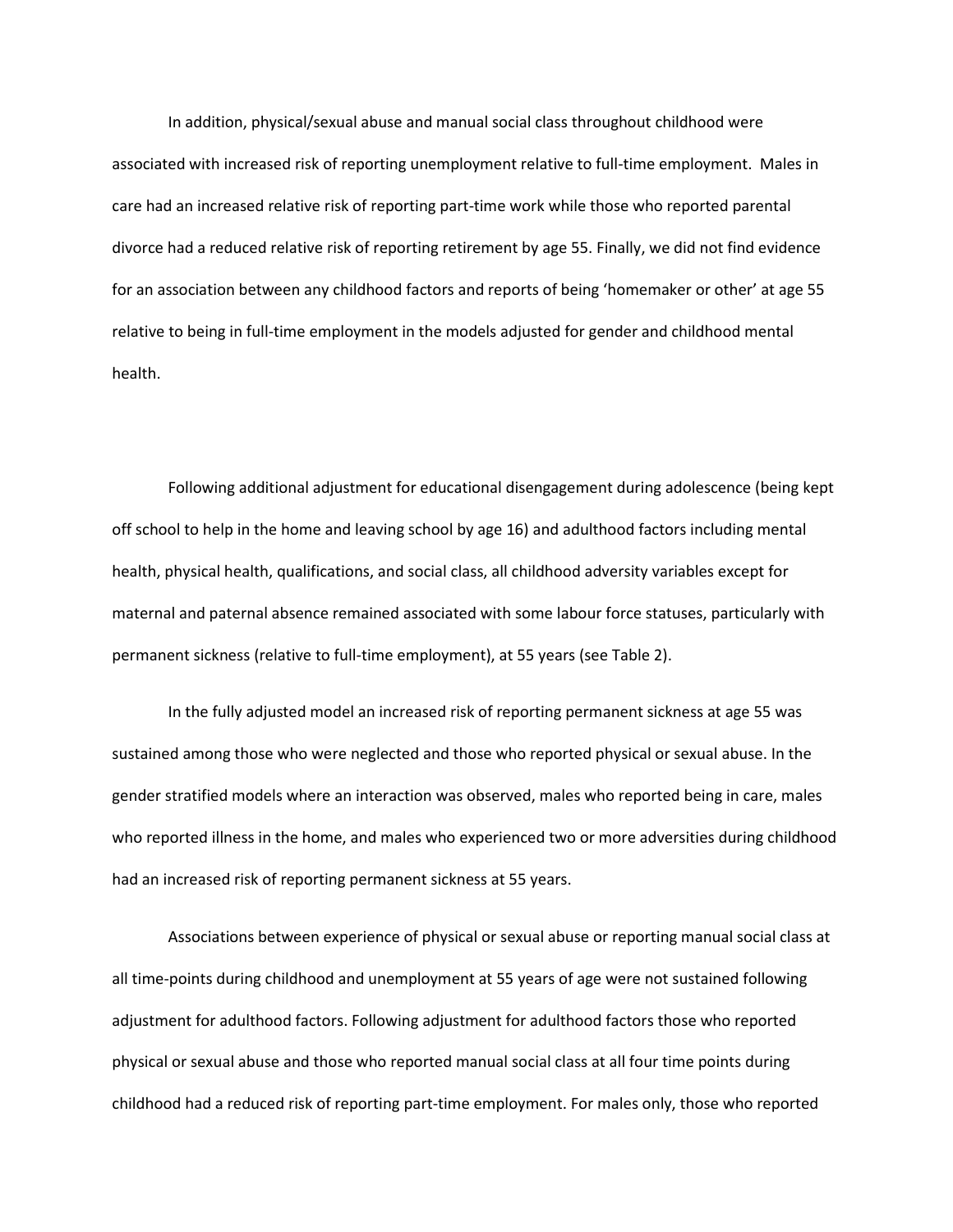being in care had an increase in risk of reporting part-time work at 55 years of age. Those whose parents divorced during childhood remained at reduced risk of reporting retirement by age 55 following adjustment for adulthood factors.

#### **Table 2**

#### **Discussion**

In line with our primary hypothesis, the results of this study suggested a significant association between childhood adversity and employment in later adulthood (particularly via permanent sickness). The success of the EWL agenda depends on identifying risk and protective factors shaping labour force participation and exit among older workers. While there is considerable literature illustrating the influence of adulthood circumstances including physical and mental health, working conditions, employer characteristics, and type of employment on early labour force exit (MÂnsson & RÂstam, 2001; Mein et al., 2000; Mykletun et al., 2006), there is limited research focusing on the potential influence of more distal, childhood factors. This paper examined associations between childhood adversity and socioeconomic disadvantage and labour force participation and exit among 55 year olds in England, Scotland, and Wales. The main contribution of this paper is the longitudinal cohort analysis which shows that experiences of adversity in childhood are associated with reduced labour force participation at 55 years, particularly via permanent sickness, even after taking account of gender, childhood mental health, educational disengagement, qualifications, adulthood mental and physical health, and socioeconomic position in adulthood.

To compare the NCDS with another data source, we ran corresponding figures using the Annual Population Survey (APS) 2013 (Office for National Statistics Social Survey Division, 2017). This showed higher rates of full-time and part-time employment in NCDS compared to the APS (56% and 17%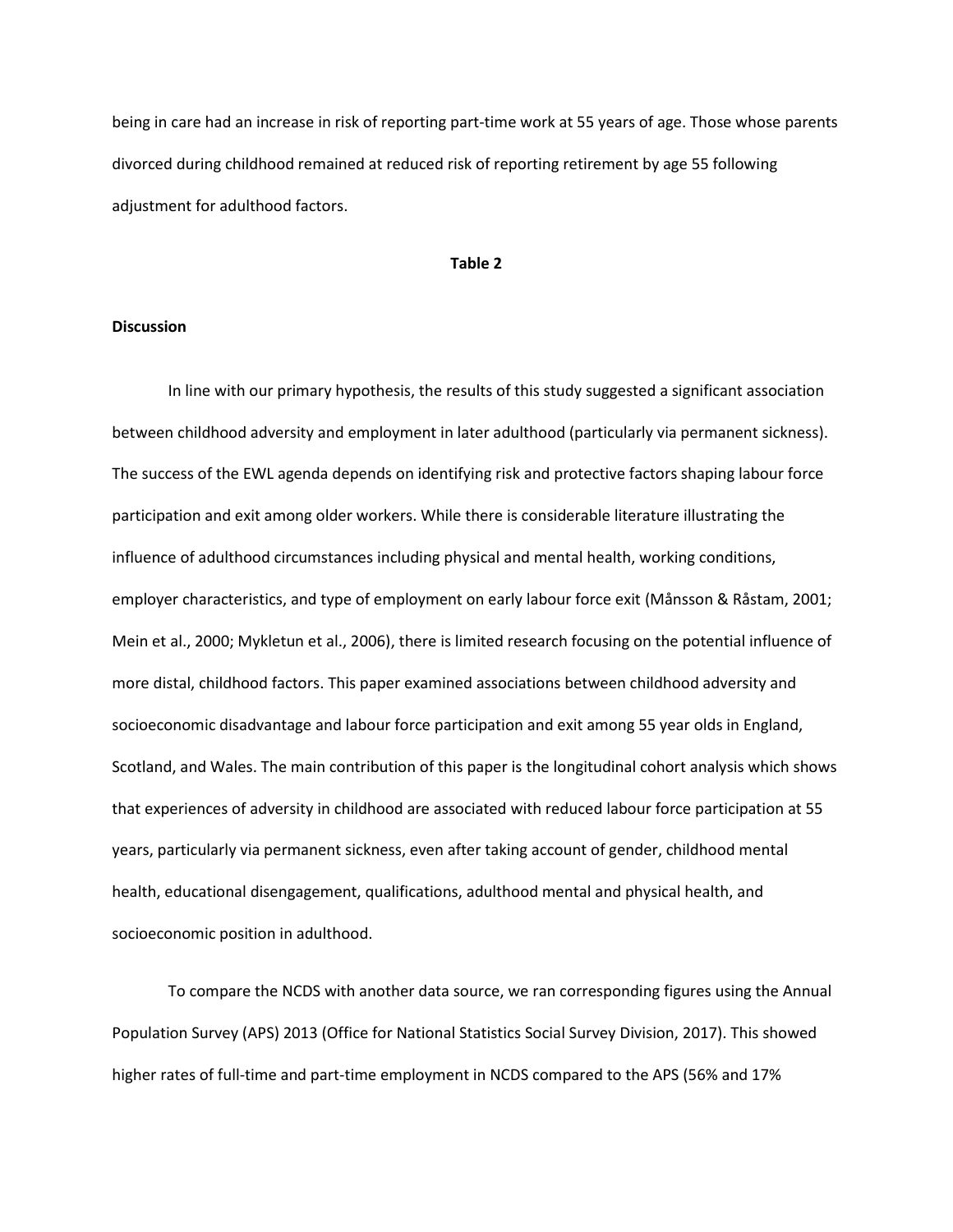respectively in APS). In contrast, NCDS figures indicated a lower rate of homemaker/other (12% in the APS). Differences may be attributable to the self-report NCDS employment question, to attrition related to socioeconomic status in the NCDS, and lack of individuals who migrated to the UK post age 16 in the NCDS. Rose et al. (2014) reported higher rates of sexual abuse (12%), physical abuse (16%). This may be attributable to question wording as the NCDS data exclusively refers to physical or sexual abuse by a parent. In addition, Harkonmäki et al. (2007) found that 33% of their sample reported no adversities, considerably lower than the 70% reporting no adversities in our study. This may be attributable to country differences between the UK, Finland, and the USA, to biases due to retrospective versus prospective recall, and to cohort age ranges which are wider in other studies relative to the one year limit in a birth cohort such as the NCDS.

In this study, children who experienced neglect, abuse, parental divorce, paternal absence, or socioeconomic disadvantage three/four times during childhood had one and a half to three times the risk of permanent sickness relative to full-time employment at 55 years after adjusting for gender and childhood mental health compared to those who did not experience these adversities. Even after further adjusting for educational disengagement, qualifications, adulthood mental and physical health, and socioeconomic position throughout adulthood the association between abuse and neglect and an increased risk of permanent sickness at 55 years of age was sustained. Physical/sexual abuse by a parent and experiencing neglect during childhood are extreme forms of adversity and may have a more direct influence on capacity for labour force participation later in life while associations between parental divorce, paternal absence, and childhood socioeconomic disadvantage and later life permanent sickness may be explained by adulthood circumstances including adulthood health, socioeconomic disadvantage, and qualifications.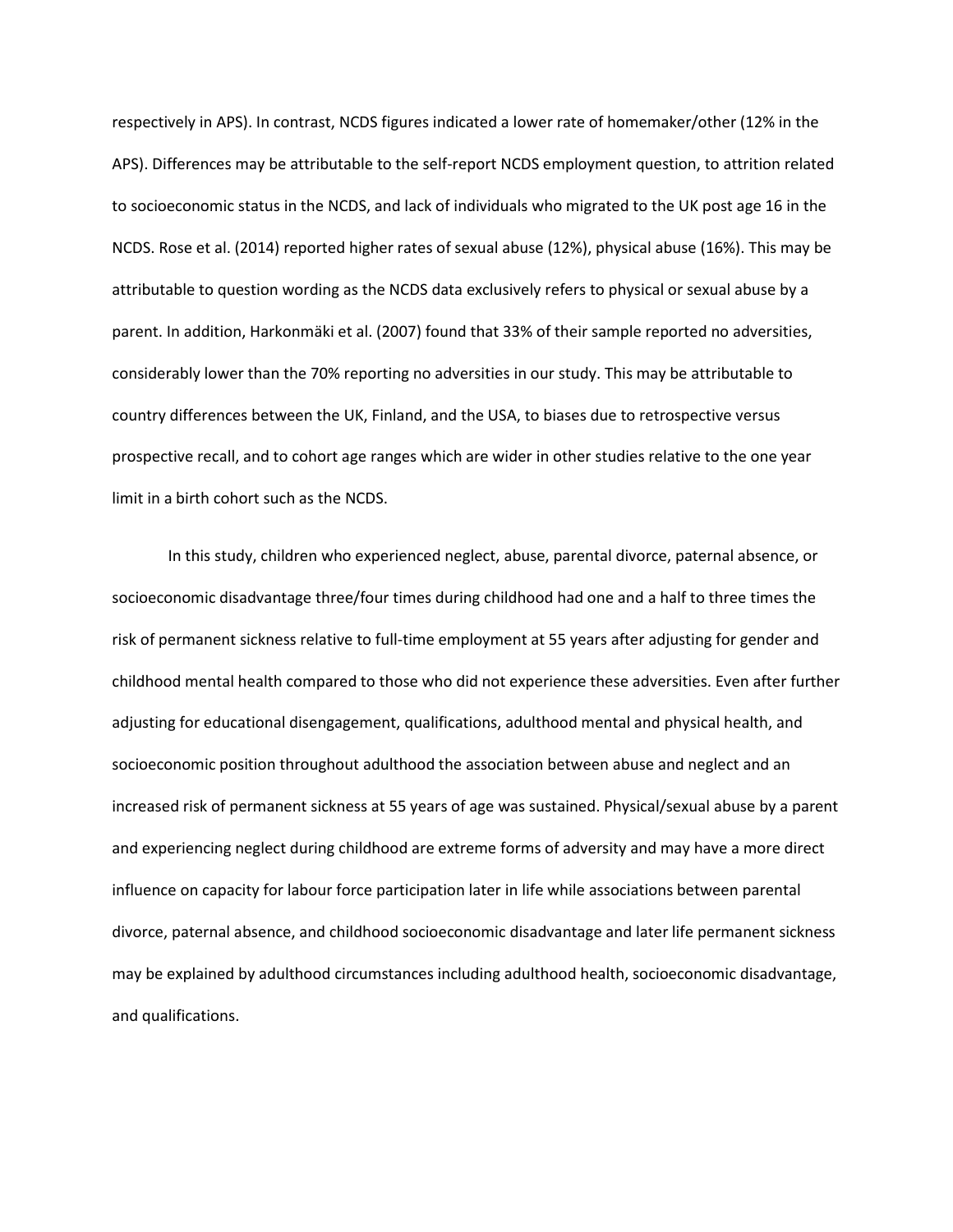In line with our findings, Rose et al. (2014) also reported a stronger association between experience of abuse and disability pension compared to associations between experience of family dysfunction and disability pension. In this cross-sectional study, Rose et al. (2014) suggested an association between retrospective reports of exposure to abuse (five sexual, emotional, and physical abuse items) and household dysfunction (six items related to domestic violence, incarceration, substance abuse, parent illness, parental divorce) in childhood and permanent sickness among adults over 18, independent of health. In addition, Harkonm‰ki et al. (2007) found evidence for a direct pathway between cumulative childhood adversity (parental divorce, long-term financial difficulty, serious family conflict, frequent fear of a family member, severe illness in family, and alcohol-related problems in the family) and permanent sickness in adulthood among Finnish workers, independent of adulthood circumstances suggesting a detrimental effect of experiencing cumulative adversities. A plausible interpretation of our findings is that a direct association may be restricted to the most severe adversities including neglect and abuse while the pathway may be indirect for other adversities including parental divorce, paternal absence, and socioeconomic disadvantage. Future studies may benefit from further examination of specific adversities to identify whether there are particular adversities which underpin associations with early exit from the workforce, via permanent sickness in particular.

Our findings also suggested a moderating effect of gender in associations between being in care, experiencing illness in the home, and experiencing multiple adversities and permanent sickness at 55 years. Males in care and males experiencing illness in the home had an increased risk of permanent sickness at 55 years relative to full-time employment, even after fully adjusting for adulthood factors, while the association was not statistically significant among females, even in the models adjusted for childhood mental health only. In addition, while experiences of one or two or more adversities were associated with increased risk of permanent sickness among both males and females in the models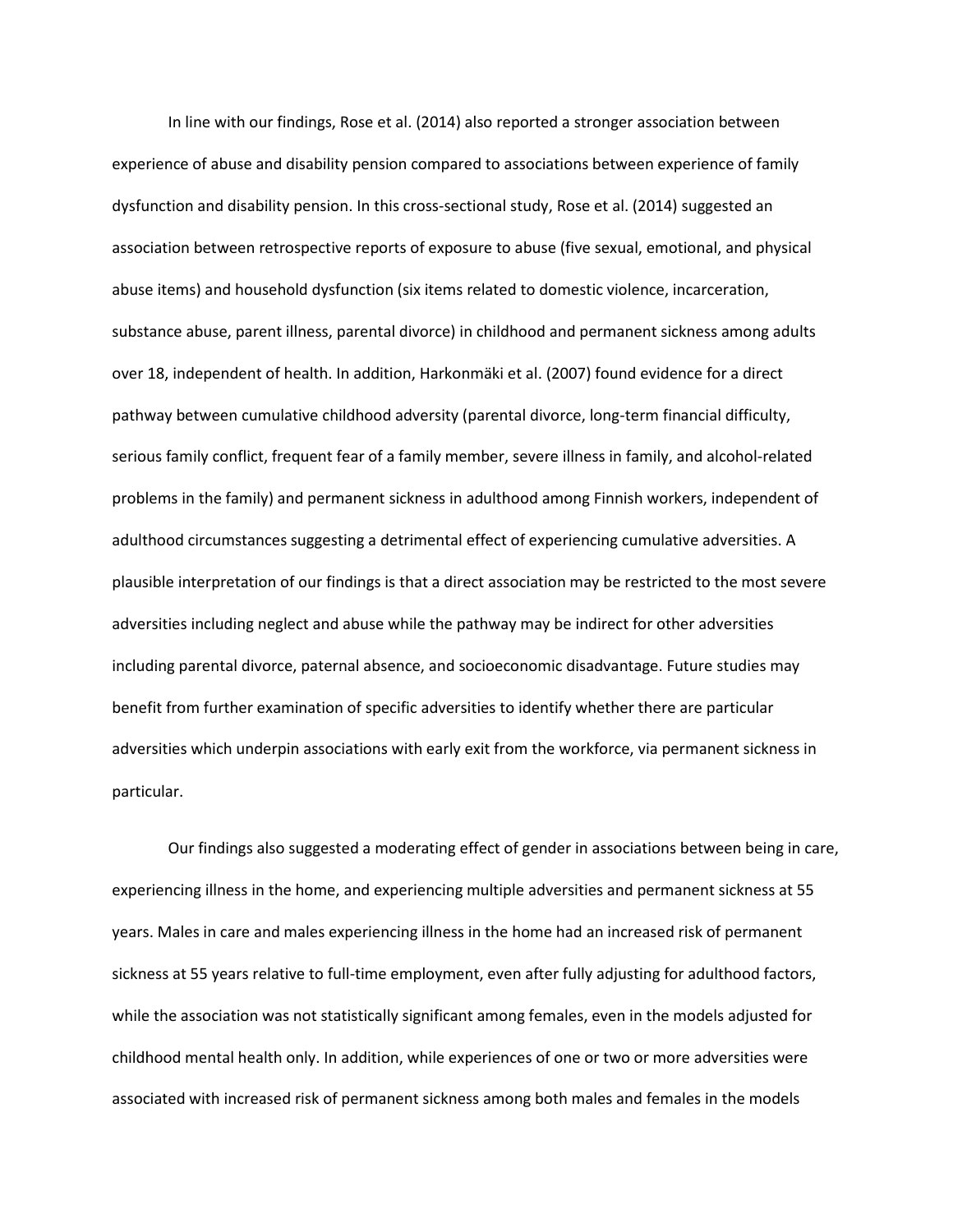adjusted for childhood mental health, following adjustment for adulthood circumstances, males experiencing two or more adversities remained at increased risk of reporting permanent sickness while the other associations were attenuated. These findings build upon previous research emphasising the potentially detrimental impact of cumulative adversity on adulthood outcomes (Clark et al., 2010; Rose et al., 2014; Rosenman & Rodgers, 2004). The attenuation of this effect among females, however, suggests that adulthood circumstances may be particularly important in determining labour force participation outcomes related to adversity among females. This study provides some evidence in support of a remaining association between childhood adversity and labour force participation at 55 years, particularly among males. However, models were adjusted for malaise in adulthood but not externalising symptoms in adulthood, as this data was not available in the NCDS. The associations between childhood adversity and permanent sickness among males might be attenuated if externalising problems such as antisocial behaviour and substance misuse were included. In addition, the risk ratios presented here represent the risk of different types of labour force exit relative to those in full-time employment. Notably, however, while full-time employment represents the dominant form of labour force participation among males, this is not the case for females for whom part-time employment dominated. Based on the gender differences observed here, it is also plausible that pathways differ for sub-groups of the population and as such a single intervention may not be appropriate to support older adults to extend their working lives.

Additionally, our findings indicated an increased risk of permanent sickness among children whose fathers reported manual social class at all four childhood time-points, similar to previous findings of Bowen and González (2010). However, following additional adjustment for adulthood circumstances, our associations were attenuated. Thus, adulthood circumstances, including educational engagement and qualifications, may explain associations between childhood socioeconomic disadvantage and labour force participation in adulthood which emphasises the importance of supporting young people from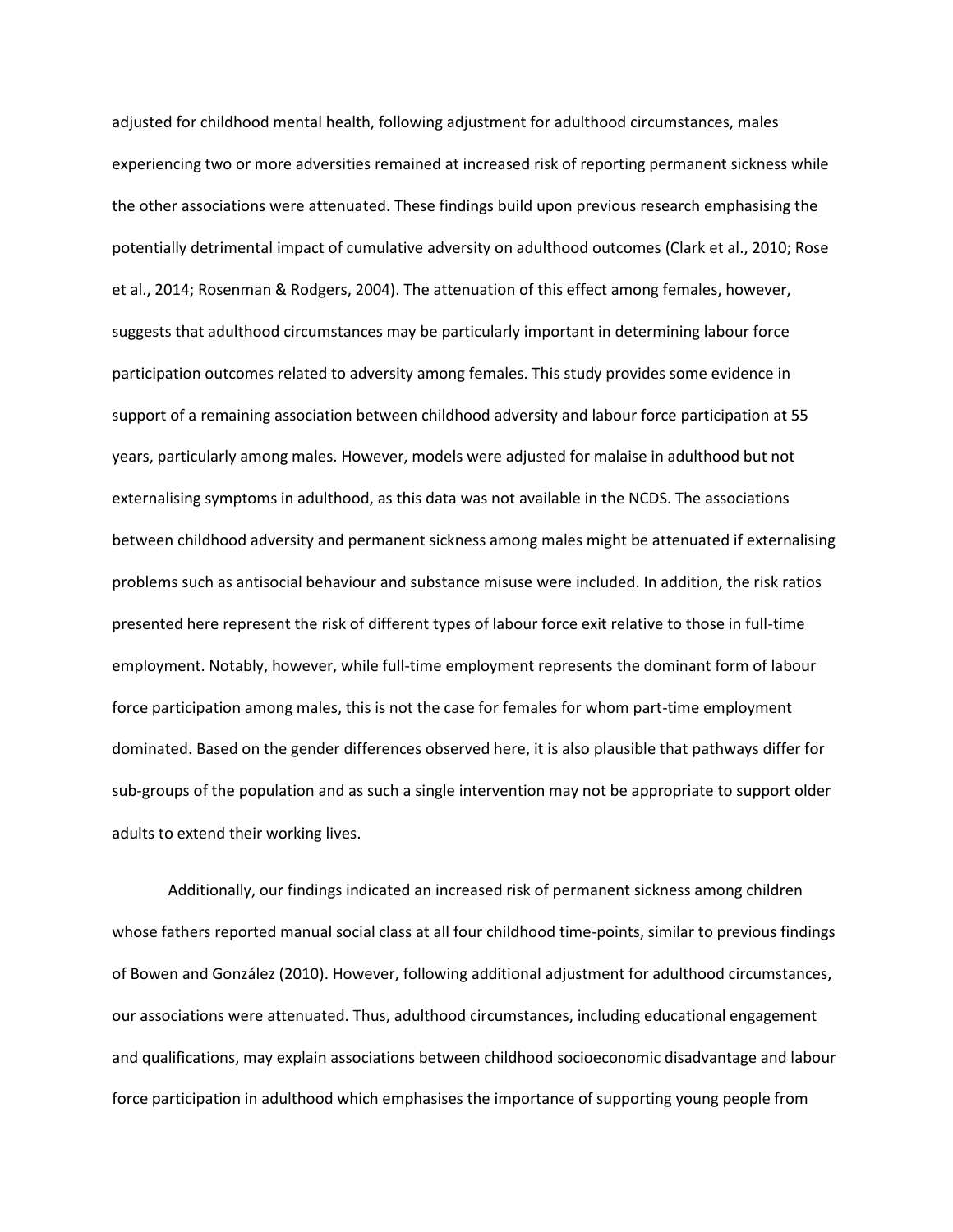disadvantaged backgrounds who may experience challenges and barriers to remaining in education (Archer et al., 2005) and employment. A previous study by Henderson et al. (2009) suggested that childhood temperament was associated with long-term sickness absence at 50 years of age. However, the items measuring temperament asked whether the child often complained about aches and pains or appeared miserable or unhappy. It is plausible that these items may have actually been proxy measures for experiences of adversity or severe disadvantage in the home rather than indicative of the child's temperament: these items may also have been precursors to physical illness. Future studies may benefit from a more systemic view of children's experiences of adversity at home as the family environment influences children's ability to thrive (Turner et al. 2012). In addition, previous research has suggested modest genetic contributions to socioeconomic status and education which may also point toward potential adversity-related genetic vulnerabilities for adult labour force participation status (Marioni et al, 2014).

In terms of labour force participation other than permanent sickness, after accounting for adulthood factors, those who experienced parental divorce still reported a reduction in risk of retirement relative to full-time employment by 55 years. In addition, the association between abuse and unemployment was attenuated in the fully adjusted model which suggests that associations between childhood factors and retirement and unemployment at 55 years may be explained by adulthood factors. Notably, homemakers have received much less research attention and as such represent a poorly understood group (Alavinia & Burdorf, 2008). The results of this study did not provide evidence to suggest an increased risk of being homemaker/other for those who experienced childhood adversity or socioeconomic disadvantage in childhood. This may be attributable to the heterogeneity of this homemaker/other group which may have included, for example, those caring for sick or elderly relatives, those looking after children or grandchildren, those engaged in volunteering, and those on temporary sickness.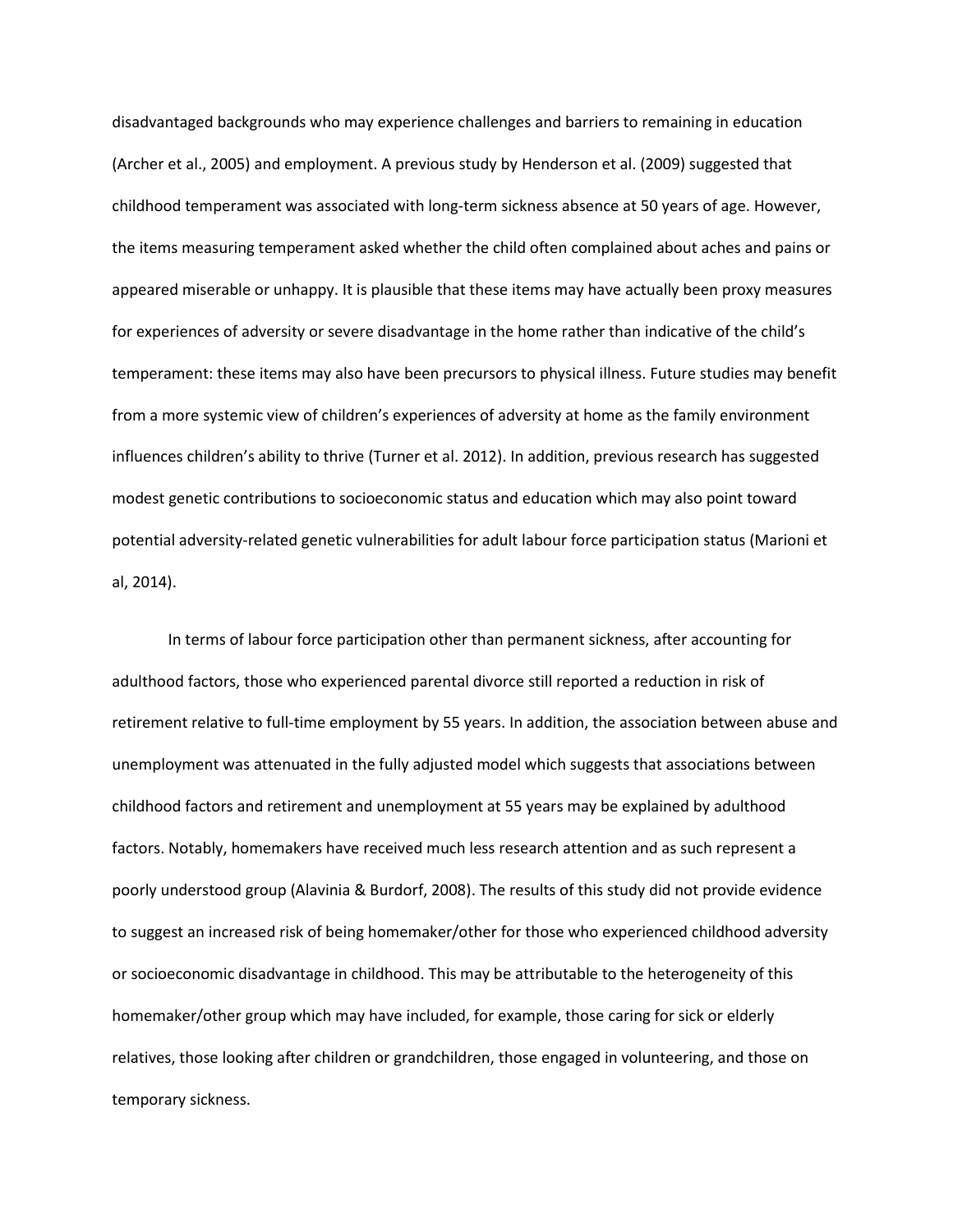Associations related to part-time employment were inconsistent following adjustment for adulthood factors. Experiences of abuse or socioeconomic disadvantage were associated with a reduction in risk of part-time employment while males in care continued to be at increased risk of parttime employment relative to full-time work. Where older workers' capacity for work is in decline, parttime employment, flexible work or gradual retirement are often desirable but may only be a viable option for those in financial positions to avail of them or those working in sectors and roles which allow such flexibility (Vickerstaff, 2010). A reduction in risk of reporting part-time work among those who experienced adversity during childhood may be a marker of lack of flexible options and lower financial resources available to this population. This should be monitored in future waves of the NCDS as lack of flexible work-options may place this group at higher risk of labour force exit going forward.

There are a number of study limitations which need to be considered. Study attrition may have led to biases in analyses, particularly as those experiencing the most adverse childhood conditions were less likely to be retained in the study cohort. However, while adversity was linked to attrition, we still observed significant associations between adversity and employment outcomes at 55 in our dataset. It is plausible that the associations we have reported are conservative estimates of the true association, underlining the need for future research in this area. Though loss to attrition meant that we only had data for approximately 50% of the original NCDS cohort, this is still a very rich data set as birth cohorts for this age group are incredibly rare. Even studies with shorter follow-up in adulthood report significant attrition. Harkonmäki et al. (2007) reported an impressive 80% response rate, albeit only over a sevenyear follow-up. In addition, measures of mental health differed across the life-course and reflect only symptoms of mental illness rather than clinical diagnoses so there may still be some residual confounding of mental health, particularly given the lack of data available in adulthood on externalising symptoms and length of time between reports. We are limited by the self-report nature of the study data, including the self-reporting of labour force participation. Data related to severity, context, or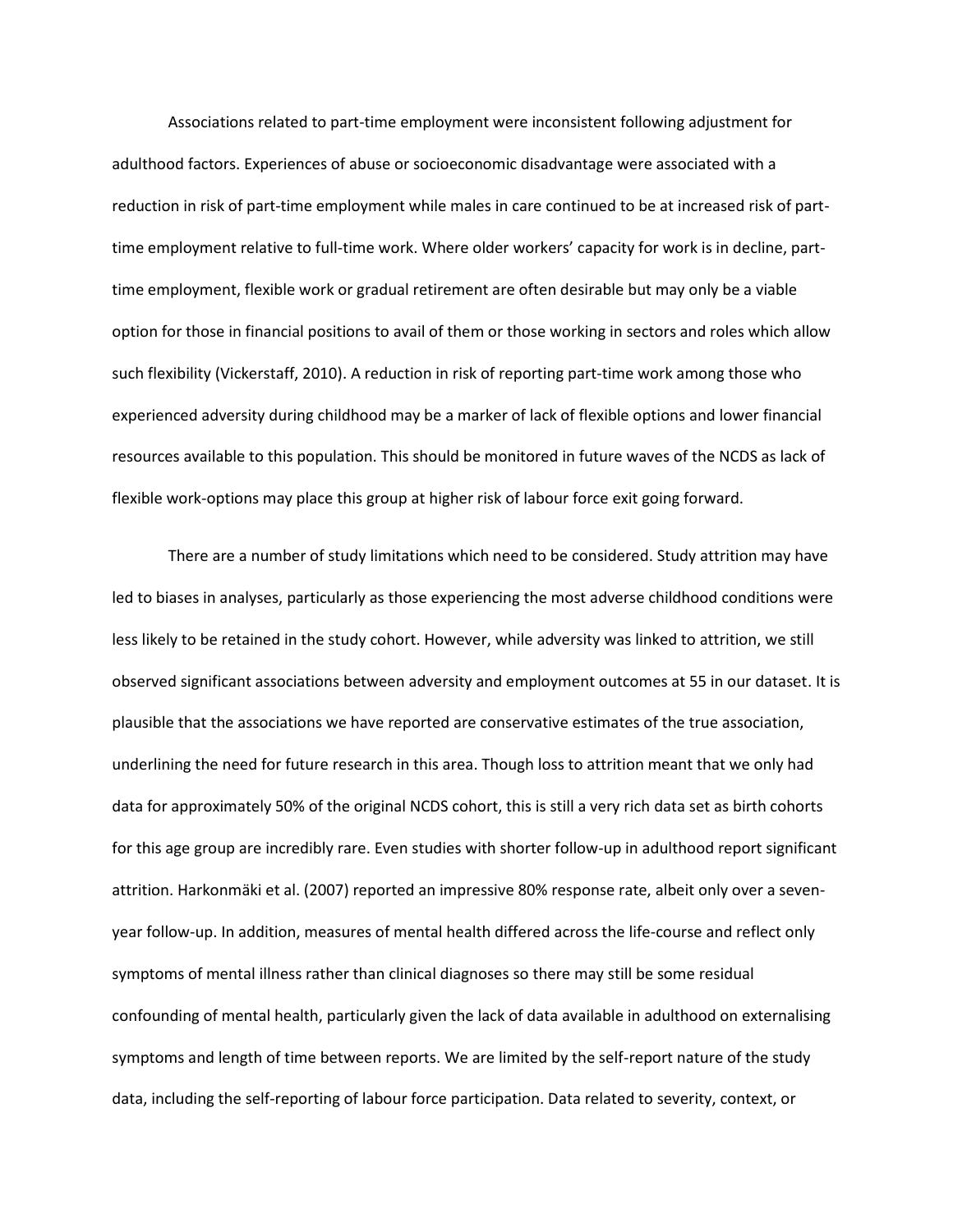duration of exposure to adversity were also not available in this dataset and experiences of adversity later in life have not been taken into account. Another limitation is that the cohort members are still relatively young for retirement and while 38.5% of this sample was not in full-time employment, only 3% of cohort members had retired - this is expected to grow considerably over the coming decade. The generalisability of the findings of this study to older adults up to and beyond traditional retirement age should be examined in future. Those not participating in the labour force were considered to have "exited the labour force". It is possible that some of these individuals will return to work, however, transitions back into the labour force are more difficult and less common among older workers (Loretto et al., 2006). In terms of measurement, experience of abuse by a parent and parental divorce by 16 years were reported retrospectively at ages 45 and 33, respectively. Prospective measurement of sexual and physical abuse is difficult as children may be reluctant to disclose this out of fear or parental coercion. While experiences of abuse and parental divorce are not measured prospectively, these are life events which are unlikely to be forgotten and are so sensitive that retrospective accounts represent a key source of information (Maughan & McCarthy, 1997). In addition, though measured retrospectively, the items were measured ten years prior to outcome measurement at 55 years.

Despite these limitations, this study builds upon the literature in several ways. Strengths of this study include the prospective cohort which offers a unique opportunity to improve our understanding of the labour force participation sequelae of childhood experiences of adversity; the long follow-up period of 55 years which extends previous research; the use of multiple imputation to address biases related to missing data; the conceptualisation of labour force participation and exit more broadly to allow for examination across a range of outcomes in a single study; the inclusion of a wide range of adversities including severe adversities as well as adversities more widely experienced; and the adjustment for adulthood factors including mental health, physical health, qualifications, and socioeconomic position suggesting that many of the associations observed were not fully explained by these adulthood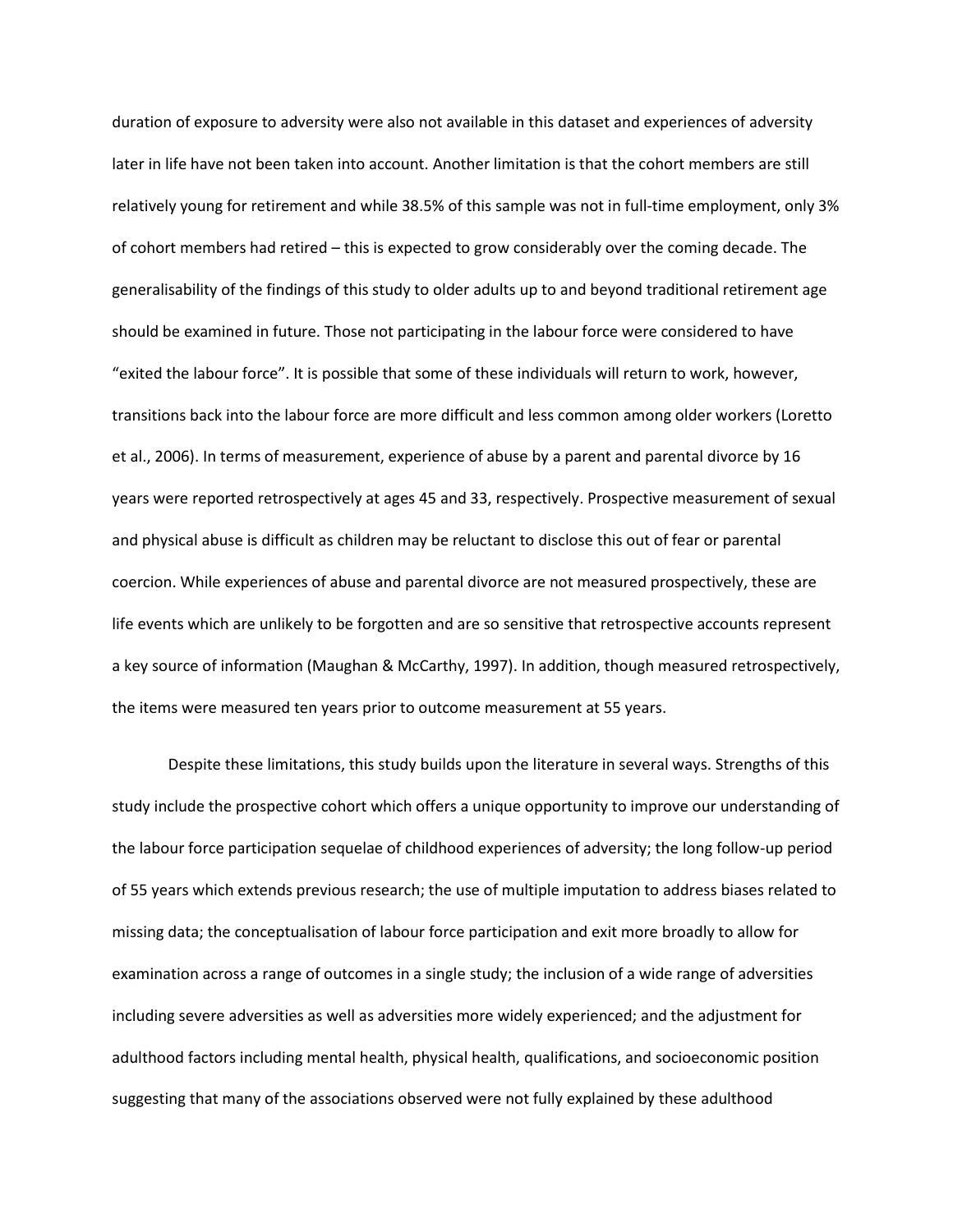circumstances. While it was not possible to test for mediation in the study analyses given the categorical nature of the variables of interest, these analyses do suggest that childhood adversity may represent a marker for early exit from the labour force, particularly via permanent sickness and as such, children experiencing adversity represent a population of interest when designing pro-active interventions to maximise participation in the labour force up to and beyond traditional retirement age.

The findings of this study suggest distal factors in the life-course may play a role in shaping labour force participation and exit. It is important to consider young peoples' experiences in the home and family which may influence capacity and opportunities for labour force participation across the lifespan. Crucially, employers should be aware that employees who experienced adversity and socioeconomic disadvantage during childhood may be at an additional risk of early labour force exit, particularly via permanent sickness. Interventions to maximise labour force participation among older adults should focus on the whole life-course, particularly as childhood adversity may represent a marker for early labour force exit. In addition, the associations reported in this study provide some evidence to suggest a causal link between experiences of adversity in childhood and early exit from the labour force in adulthood, particularly via permanent sickness. This further emphasises the importance of intervention to reduce childhood exposure to adverse experience. Experiences of growing up in adversity may alter neurobiological development in early life which may have a sustained and direct impact on susceptibility to illness and also on the development of an individual's self-concept, coping skills, emotion regulation, decision-making, and ability to form trusting relationships (Pechtel & Pizzagalli, 2011; Wolfe, 1999). Via these mechanisms, childhood adversity may directly influence capacity for labour force participation among older adults who experienced adversity and socioeconomic disadvantage in childhood. It is also plausible that the observed gender differences in associations between adversity and labour force participation outcomes may be attributable to different neurodevelopmental trajectories for males and females (Pechtel & Pizzagalli, 2011).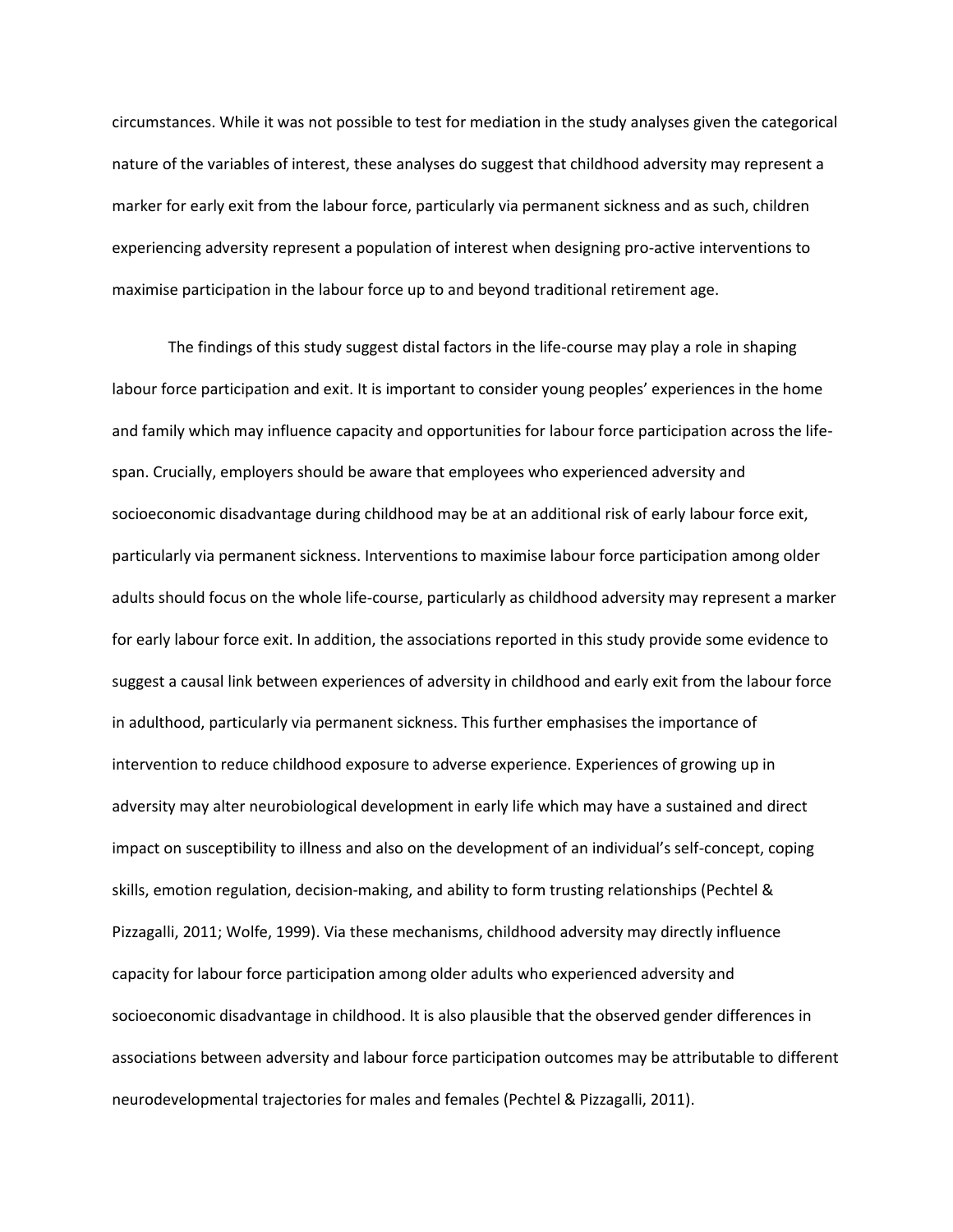Psychosocial educational interventions based on a life-course perspective with consideration of gender differences in both experiences of adversity and labour force participation may be most effective. These may include mentorship programmes which identify significant others as points of support for young people experiencing adversity for whom the family unit may not provide sufficient support or role models. Given that impairments to affective functioning associated with experience of adversity seem to last longer than cognitive impairments (Pechtel & Pizzagalli, 2011), proactive interventions which promote the development of affective functioning skills including the formation of a positive self-concept, improved reward-directed decision-making, positive coping strategies, and support to build trusting relationships may be most successful. Future studies should examine exposure and response to stressors in the work place and in the home among those who experienced adversity during childhood as this may represent the mechanism via which adversity directly influences early exit from the labour force.

#### **Acknowledgements**

We are grateful to the Centre for Longitudinal Studies (CLS), UCL Institute of Education for the use of these data and to the UK Data Service for making them available. However, neither CLS nor the UK Data Service bear any responsibility for the analysis or interpretation of these data.

This work was funded by the Uncertain Futures: Managing Late Career Transitions and Extended Working Life project by the ESRC [ES/L002949/1] (Sarah Vickerstaff, Charlotte Clark, David Lain).

Stephen Stansfeld is supported by joint funding from the Economic and Social Research Council and the United Kingdom's Medical Research Council, under the Lifelong Health and Wellbeing Cross-Council Programme initiative [ES/L002892/1].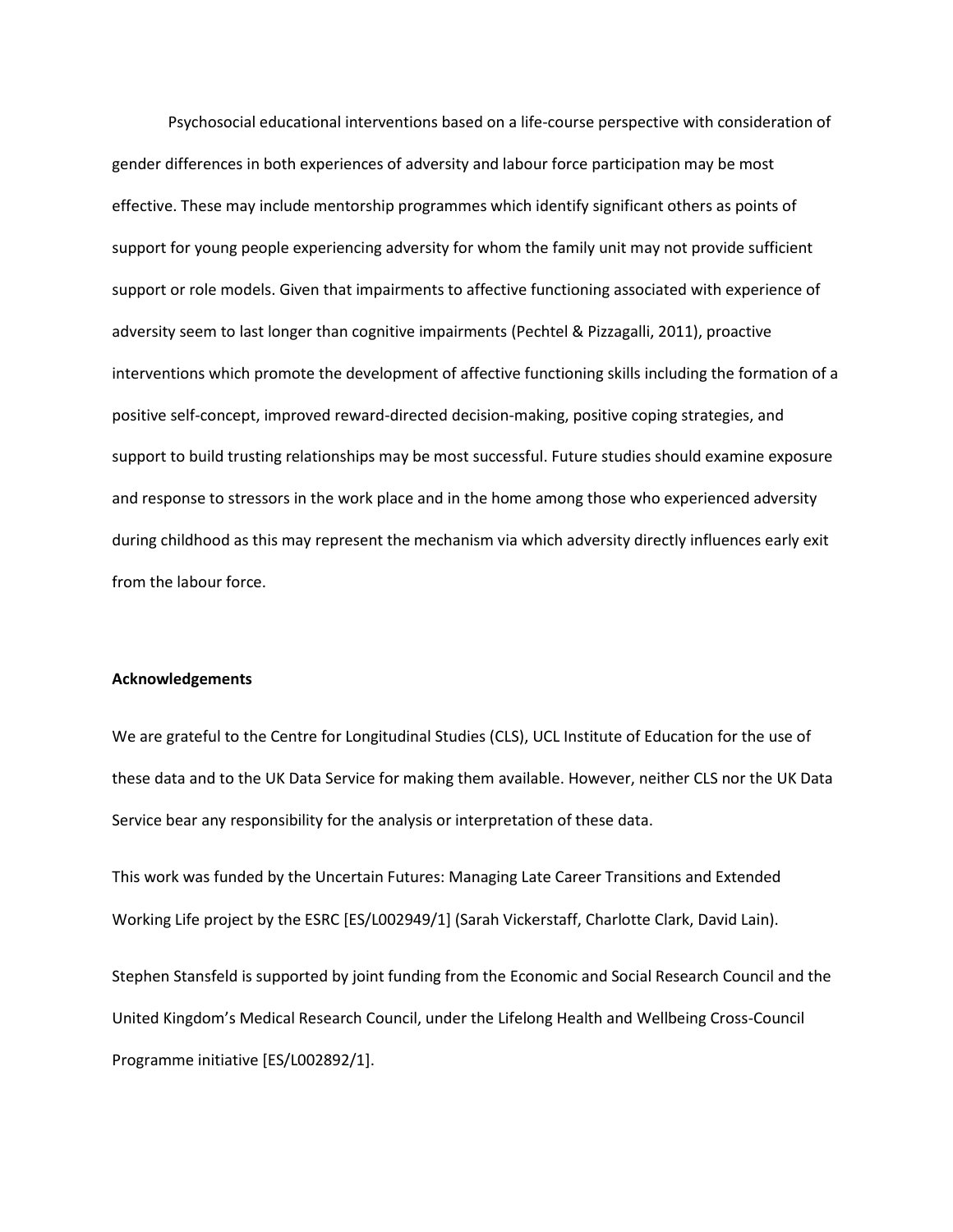#### **Ethics Approval**

The National Child Development Study has been running since 1958 and current ethical approval has been granted by the Research Ethics Committee of London - Central (12/LO/2010). The NCDS Ethical review and consent report can be found here:

<http://www.cls.ioe.ac.uk/Publications.aspx?sitesectionid=93&sitesectiontitle=Reports>

#### **Research highlights**

- $\triangleright$  Childhood neglect and abuse increase risk of permanent sickness at 55 years
- $\triangleright$  Adversity associated with permanent sickness among males in particular
- $\triangleright$  Effects sustained when adjusted for adult health, qualifications, & social class
- $\triangleright$  Childhood circumstances important to success of extending working lives agenda
- $\triangleright$  Distal predictors of labour force exit may inform proactive EWL interventions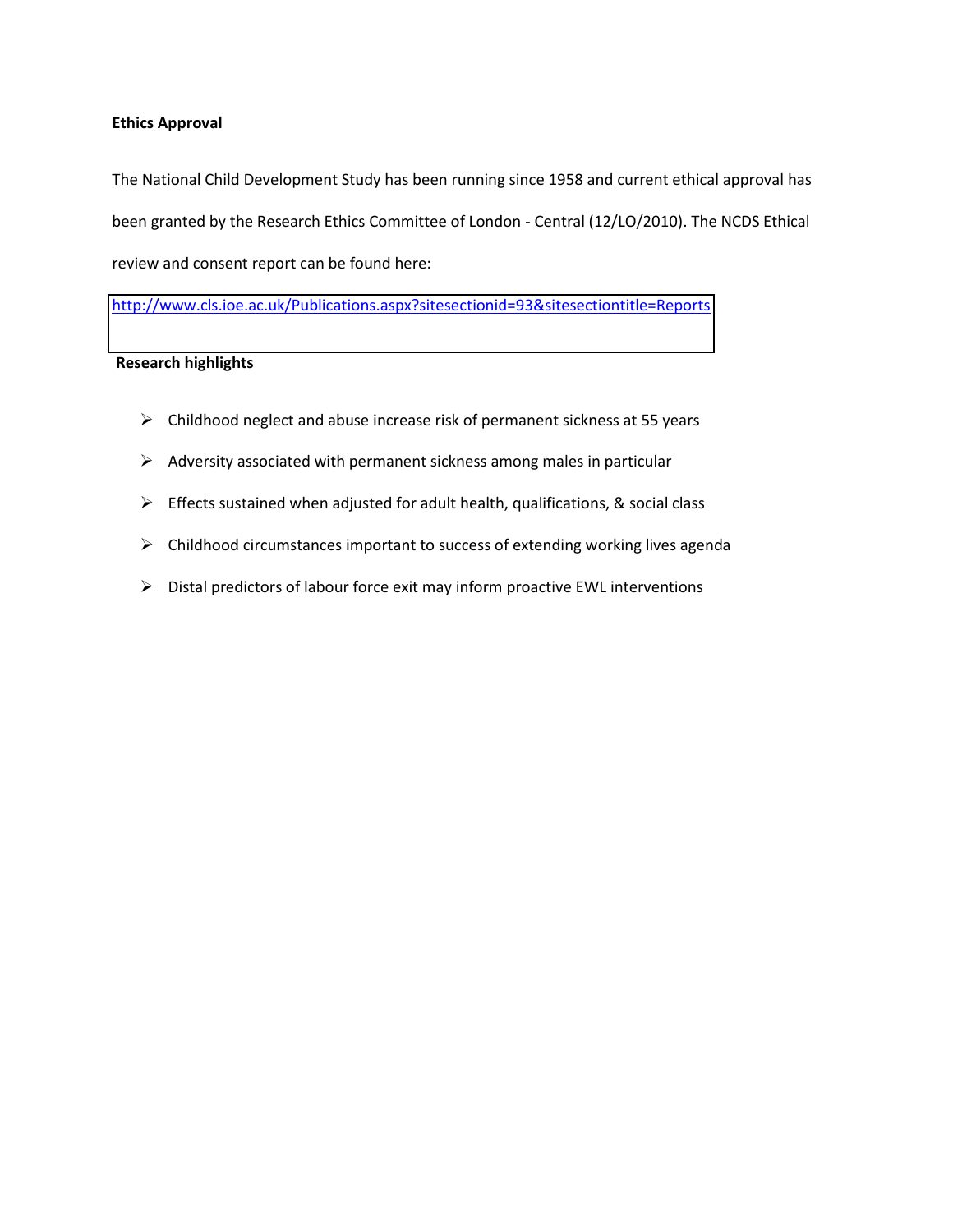- Alavinia, S.M., & Burdorf, A. (2008). Unemployment and retirement and ill-health: a cross-sectional analysis across European countries. *International Archives of Occupational and Environmental Health,* 82, 39-45.
- Anda, R.F., Felitti, V.J., Bremner, J.D., Walker, J.D., Whitfield, C., Perry, B.D., et al. (2006). The enduring effects of abuse and related adverse experiences in childhood. *European archives of psychiatry and clinical neuroscience,* 256, 174-186.
- Archer, L., Hutchings, M., & Ross, A. (2005). *Higher education and social class: Issues of exclusion and inclusion*. London: RoutledgeFalmer.
- Barrell, R., Kirby, S., & Orazgani, A. (2011). The macroeconomic impact from extending working lives. In D.o.W.a. Pensions (Ed.). Department of Work and Pensions: Citeseer.
- Baumberg, B. (2015). From Impairment to Incapacity Educational Inequalities in Disabled People's Ability to Work. *Social Policy & Administration,* 49, 182-198.
- Bowen, M.E., & González, H.M. (2010). Childhood socioeconomic position and disability in later life: results of the health and retirement study. *American Journal of Public Health,* 100, S197-S203.
- Clark, C., Caldwell, T., Power, C., & Stansfeld, S.A. (2010). Does the influence of childhood adversity on psychopathology persist across the lifecourse? A 45-year prospective epidemiologic study. *Ann Epidemiol,* 20, 385-394.
- Clark, C., Rodgers, B., Caldwell, T., Power, C., & Stansfeld, S. (2007). Childhood and adulthood psychological ill health as predictors of midlife affective and anxiety disorders: the 1958 British Birth Cohort. *Archives of general psychiatry,* 64, 668-678.
- Department for Work and Pensions. (2014). Fuller Working Lives: A framework for action. Department for Work and Pensions.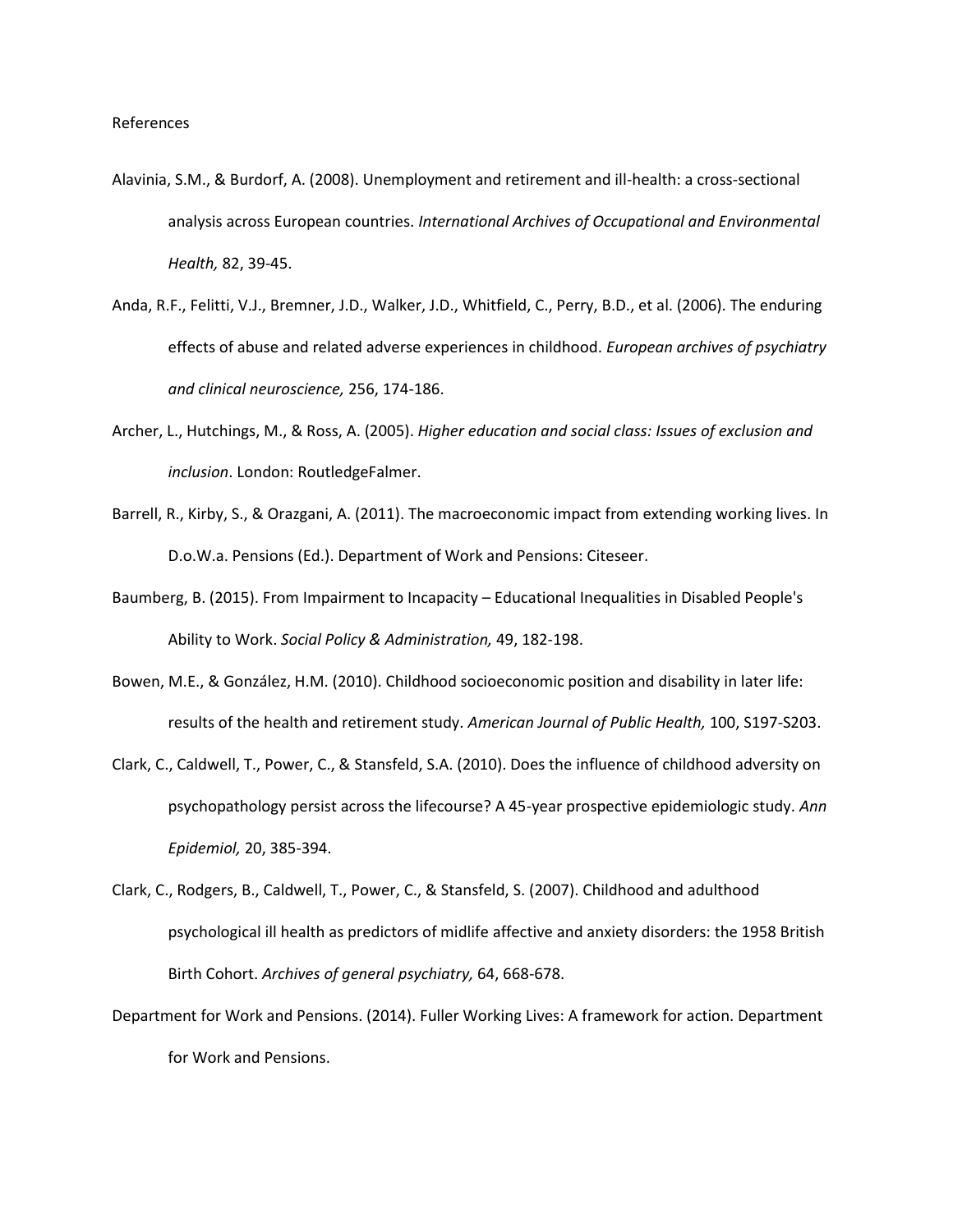- Dube, S.R., Fairweather, D., Pearson, W.S., Felitti, V.J., Anda, R.F., & Croft, J.B. (2009). Cumulative childhood stress and autoimmune diseases in adults. *Psychosom Med,* 71, 243.
- Dube, S.R., Felitti, V.J., Dong, M., Chapman, D.P., Giles, W.H., & Anda, R.F. (2003). Childhood abuse, neglect, and household dysfunction and the risk of illicit drug use: the adverse childhood experiences study. *Pediatrics,* 111, 564-572.

Ford, E., Clark, C., & Stansfeld, S. A. (2011). The influence of childhood adversity on social relations and mental health at mid-life. *Journal of Affective Disorders, 133*(1-2), 320-327. doi:10.1016/j.jad.2011.03.017

- Harkonmäki, K., Korkeila, K., Vahtera, J., Kivimäki, M., Suominen, S., Sillanmäki, L., et al. (2007). Childhood adversities as a predictor of disability retirement. *J Epidemiol Community Health,* 61, 479-484.
- Henderson, M., Hotopf, M., & Leon, D.A. (2009). Childhood temperament and long-term sickness absence in adult life. *The British Journal of Psychiatry,* 194, 220-223.
- Joensuu, M., Mattila-Holappa, P., Ahola, K., Ervasti, J., Kivimaki, M., Kivekas, T., et al. (2015). Clustering of adversity in young adults on disability pension due to mental disorders: a latent class analysis. *Soc Psychiatry Psychiatr Epidemiol*.
- Loretto, W., & Vickerstaff, S. (2013). The domestic and gendered context for retirement. *Human relations,* 66, 65-86.
- Loretto, W., Vickerstaff, S., & White, P. (2006). What do Older Workers Want? *Social Policy and Society,*  5, 479-483.
- Lynch, J.W., Kaplan, G.A., & Shema, S.J. (1997). Cumulative impact of sustained economic hardship on physical, cognitive, psychological, and social functioning. *New England Journal of Medicine,* 337, 1889-1895.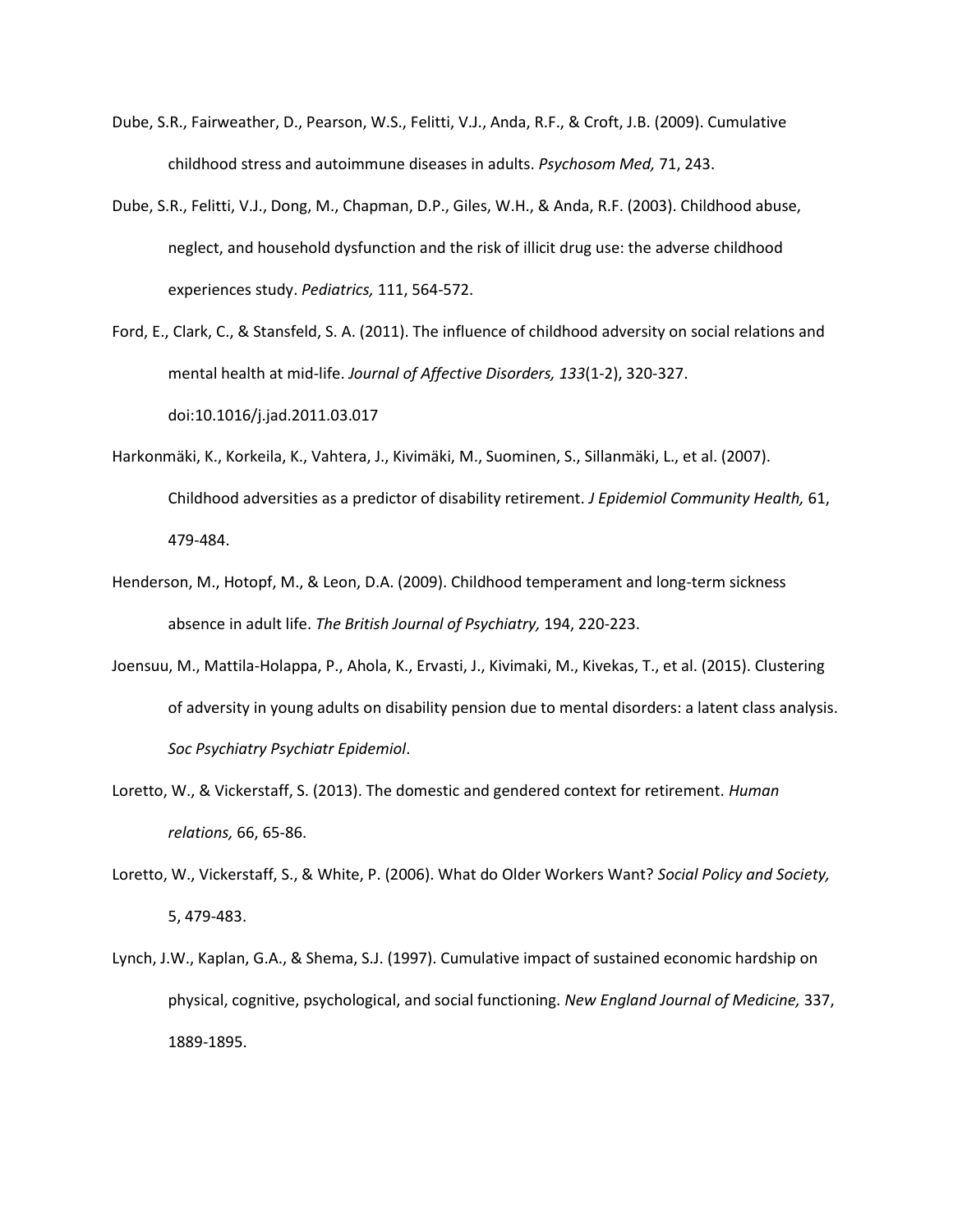- Månsson, N.-O., & Råstam, L. (2001). Self-rated health as a predictor of disability pension and death—a prospective study of middle-aged men. *Scandinavian Journal of Public Health,* 29, 151-158.
- Marioni, R. E., Davies, G., Hayward, C., Liewald, D., Kerr, S. M., Campbell, A., . . . Hocking, L. J. (2014). Molecular genetic contributions to socioeconomic status and intelligence. *Intelligence, 44*, 26- 32. Maughan, B., & McCarthy, G. (1997). Childhood adversities and psychosocial disorders. *British Medical Bulletin, 53*(1), 156-169.
- Mein, G., Martikainen, P., Stansfeld, S.A., Brunner, E.J., Fuhrer, R., & Marmot, M.G. (2000). Predictors of early retirement in British civil servants. *Age and Ageing,* 29, 529-536.
- Mykletun, A., Overland, S., Dahl, A.A., Krokstad, S., Bjerkeset, O., Glozier, N., et al. (2006). A Population-Based Cohort Study of the Effect of Common Mental Disorders on Disability Pension Awards. *American Journal of Psychiatry,* 163, 1412-1418.

Office for National Statistics. (2014). Full Report: Sickness Absence in the Labour Market.

[dataset] Office for National Statistics. Social Survey Division. (2017). Annual Population Survey, January

- December, 2013. [data collection]. 6th Edition. UK Data Service. SN: 7536,

http://doi.org/10.5255/UKDA-SN-7536-6

Office of Population Censuses and Surveys. (1980). Classification of Occupations.: HMSO.

- Pechtel, P., & Pizzagalli, D.A. (2011). Effects of early life stress on cognitive and affective function: an integrated review of human literature. *Psychopharmacology,* 214, 55-70.
- Penfold, M., & Foxton, F. (2015). Compendium: Participation rates in the UK 2014 3. Older people. UK: Eurostat/Office for National Statistics.
- Rose, S.M.S.-F., Xie, D., & Stineman, M. (2014). Adverse childhood experiences and disability in US adults. *PM&R,* 6, 670-680.
- Rosenman, S., & Rodgers, B. (2004). Childhood adversity in an Australian population. *Social psychiatry and psychiatric epidemiology,* 39, 695-702.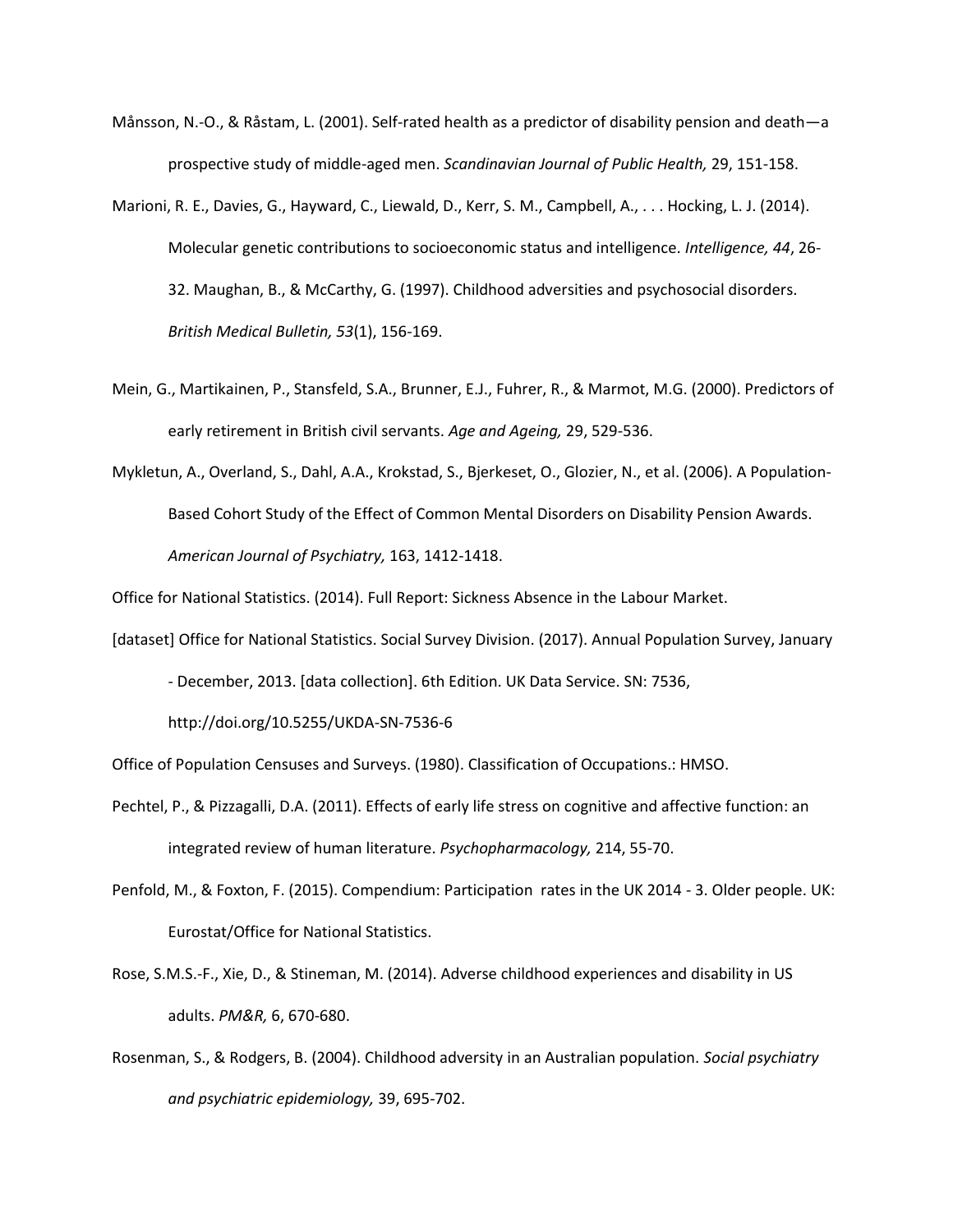Rubin, D.B. (1987). *Multiple Imputation for Nonresponse in Surveys*. New York, NY.: John Wiley and Sons.

- Rutter, M., Tizard, J., & Whitmore, K. (1970). Malaise inventory. *Education, health and behaviour*, 339- 340.
- Stansfeld, S.A., Clark, C., Rodgers, B., Caldwell, T., & Power, C. (2008). Childhood and adulthood socioeconomic position and midlife depressive and anxiety disorders. *The British Journal of Psychiatry,* 192, 152-153.

StataCorp. (2015). Stata Statistical Software: Release 14. College Station, TX: StataCorp LP.

- Strudwick, M., & Kirkpatrick, A. (2013). Extending Working Life Sector Initiative: A Review. In D.f.W.a. Pensions (Ed.), In-House Research. London, UK: Department for Work and Pensions.
- Strulik, H., & Werner, K. (2016). 50 is the new 30—long-run trends of schooling and retirement explained by human aging. *Journal of Economic Growth,* 21, 165-187.
- Teicher, M.H., Andersen, S.L., Polcari, A., Anderson, C.M., Navalta, C.P., & Kim, D.M. (2003). The neurobiological consequences of early stress and childhood maltreatment. *Neuroscience & Biobehavioral Reviews,* 27, 33-44.
- Tiet, Q.Q., Bird, H.R., Davies, M., Hoven, C., Cohen, P., Jensen, P.S., et al. (1998). Adverse life events and resilience. Journal of the American Academy of Child & Adolescent Psychiatry, 37, 1191-1200.
- Turner, H. A., Finkelhor, D., Ormrod, R., Hamby, S., Leeb, R. T., Mercy, J. A., & Holt, M. (2012). Family context, victimization, and child trauma symptoms: variations in safe, stable, and nurturing relationships during early and middle childhood. *American Journal of Orthopsychiatry, 82*(2), 209-219.
- [dataset] University of London. Institute of Education. Centre for Longitudinal Studies. (2015). *National Child Development Study: Sweep 9, 2013*. [data collection]. UK Data Service. SN: 7669, first accessed 2015,<http://dx.doi.org/10.5255/UKDA-SN-7669-1>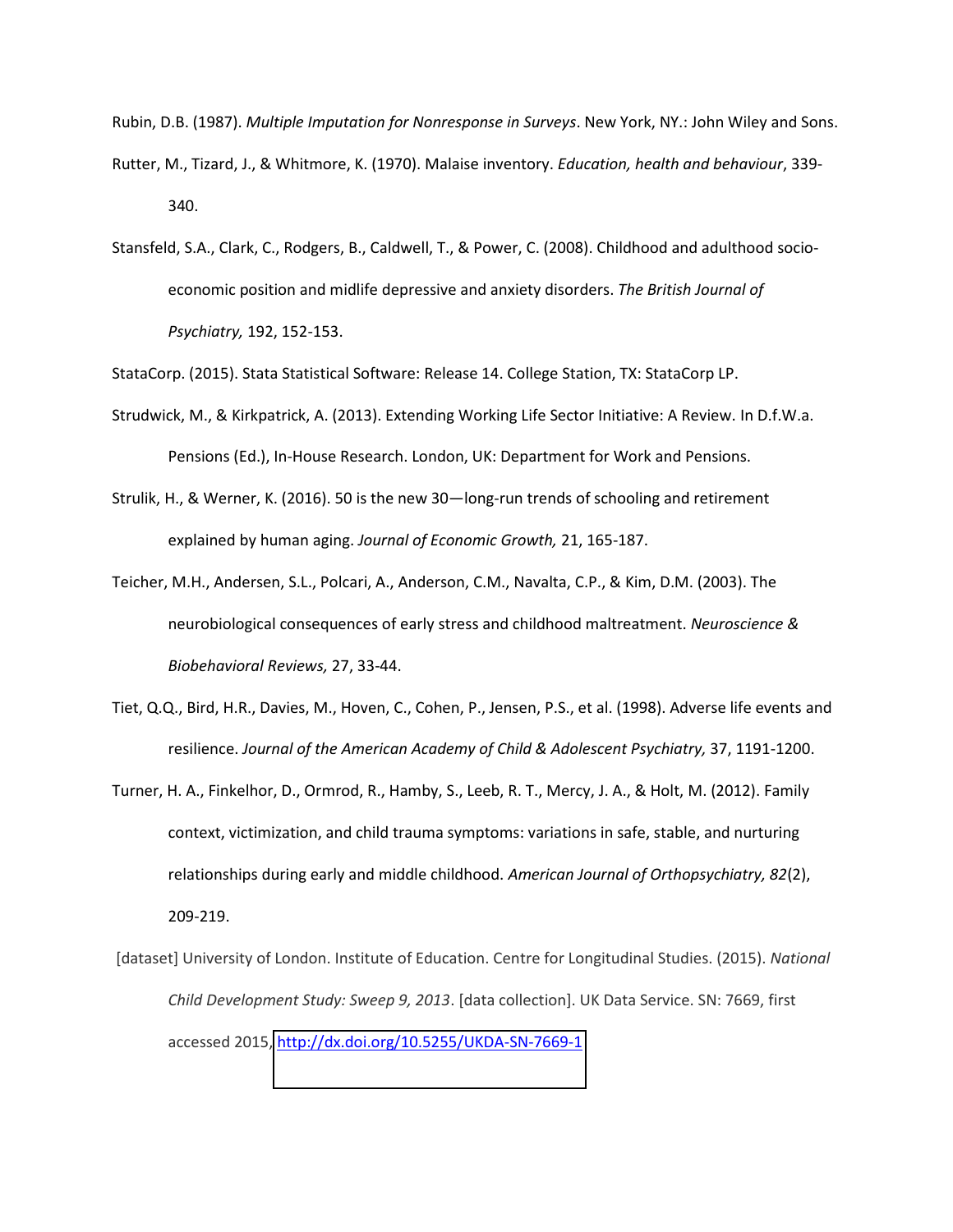[dataset] University of London. Institute of Education. Centre for Longitudinal Studies. (2014). *National Child Development Study: Childhood Data, Sweeps 0-3, 1958-1974*. [data collection]. *3rd Edition.* National Birthday Trust Fund, National Children's Bureau, [original data producer(s)]. UK Data Service. SN: 5565, first accessed 2003,<http://dx.doi.org/10.5255/UKDA-SN-5565-2>

[dataset] University of London. Institute of Education. Centre for Longitudinal Studies. (2012). *National Child Development Study: Sweep 8, 2008-2009*. [data collection]. *3rd Edition.* UK Data Service. SN: 6137, first accessed 2015,<http://dx.doi.org/10.5255/UKDA-SN-6137-2>

[dataset] University of London. Institute of Education. Centre for Longitudinal Studies. (2009). *National Child Development Study: Biomedical Data, 2002-2004: Special Licence Access*. [data collection]. UK Data Service. SN: 5594, first accessed 2004,<http://dx.doi.org/10.5255/UKDA-SN-5594-2>

[dataset] University of London. Institute of Education. Centre for Longitudinal Studies. (2008a). *National Child Development Study: Sweep 6, 1999-2000*. [data collection]. *2nd Edition.* Joint Centre for Longitudinal Research, [original data producer(s)]. UK Data Service. SN: 5578, first accessed 2015[, http://dx.doi.org/10.5255/UKDA-SN-5578-1](http://dx.doi.org/10.5255/UKDA-SN-5578-1)

[dataset] University of London. Institute of Education. Centre for Longitudinal Studies. (2008b). *National Child Development Study: Sweep 5, 1991*. [data collection]. *2nd Edition.* City University. Social Statistics Research Unit, [original data producer(s)]. UK Data Service. SN: 5567, first accessed 2015[, http://dx.doi.org/10.5255/UKDA-SN-5567-1](http://dx.doi.org/10.5255/UKDA-SN-5567-1)

[dataset] University of London. Institute of Education. Centre for Longitudinal Studies. (2008c). *National Child Development Study: Sweep 4, 1981, and Public Examination Results, 1978*. [data collection]. *2nd Edition.* National Children's Bureau, [original data producer(s)]. UK Data Service. SN: 5566, first accessed 2015,<http://dx.doi.org/10.5255/UKDA-SN-5566-1>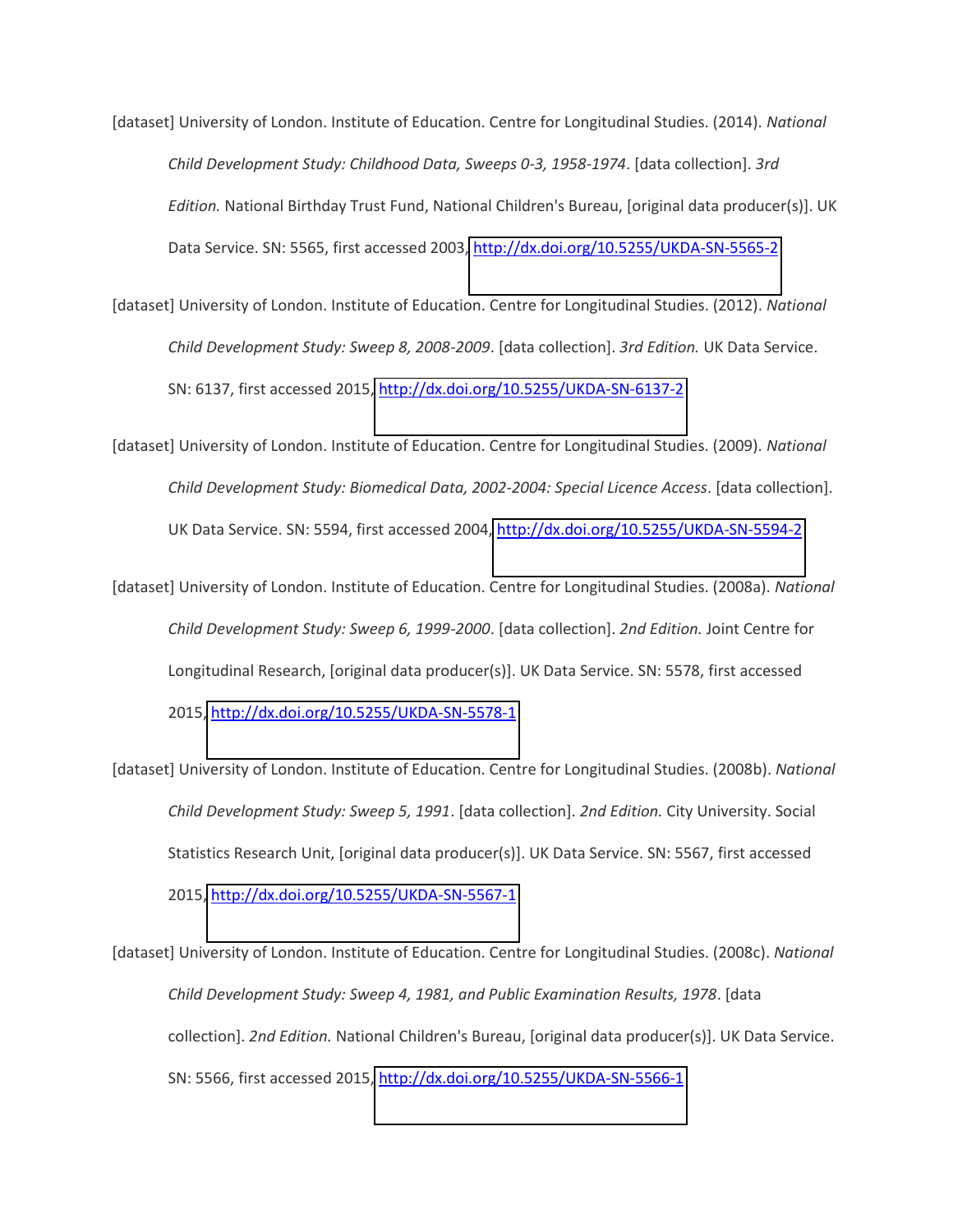- Van der Noordt, M., IJzelenberg, H., Droomers, M., & Proper, K.I. (2014). Health effects of employment: a systematic review of prospective studies. *Occupational and Environmental Medicine*, oemed-2013-101891.
- Vickerstaff, S. (2006). Entering the Retirement Zone: How Much Choice do Individuals Have? *Social Policy and Society,* 5, 507-517.
- Vickerstaff, S. (2010). Older Workers: The 'Unavoidable Obligation' of Extending Our Working Lives? *Sociology Compass,* 4, 869-879.
- Wolfe, D.A. (1999). *Child abuse: Implications for child development and psychopathology*: Sage Publications.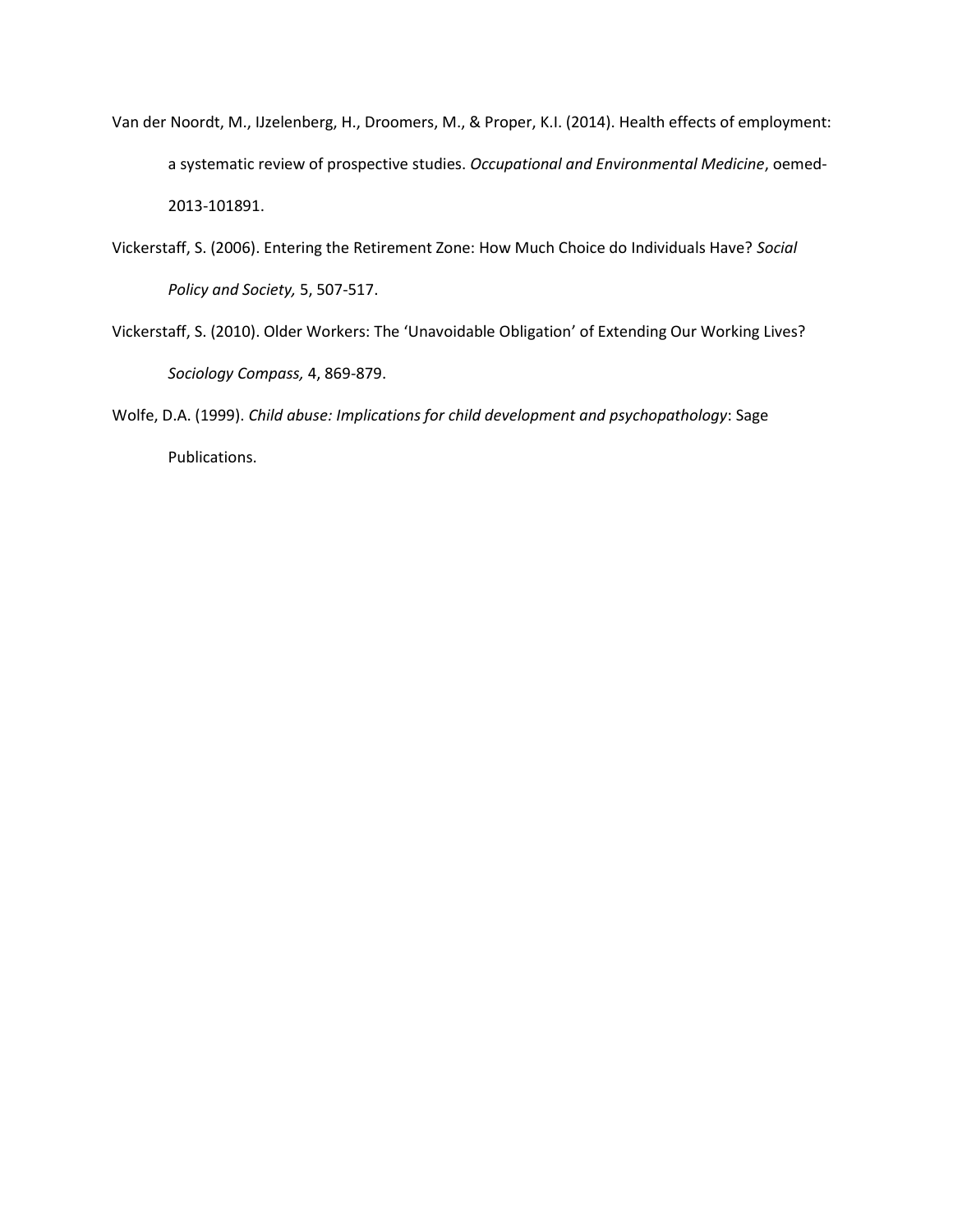|                                            | <b>Total</b> |                  | <b>Male</b> |      | <b>Female</b> |      | Gender              |
|--------------------------------------------|--------------|------------------|-------------|------|---------------|------|---------------------|
|                                            |              |                  | $(n=4433)$  |      | $(n=4704)$    |      | differencesb, c     |
|                                            | N            | $%$ <sup>a</sup> | N           | $\%$ | N             | %    |                     |
| <b>Economic Activity at 55y (n=9000)</b>   |              |                  |             |      |               |      | <b>RRR [95%CI]</b>  |
| Full-time work                             | 5535         | 61.5             | 3438        | 78.6 | 2097          | 45.4 | 1.00                |
| Part-time work                             | 1776         | 19.7             | 322         | 7.4  | 1454          | 31.5 | 7.40 [6.48,8.44]    |
| Unemployment                               | 256          | 2.8              | 152         | 3.5  | 104           | 2.3  | 1.12 [0.87,1.45]    |
| Permanent sickness/disability              | 464          | 5.2              | 210         | 4.8  | 254           | 5.5  | 1.99 [1.65,2.41]    |
| Retirement                                 | 295          | 3.3              | 141         | 3.2  | 154           | 3.3  | 1.79 [1.41,2.26]    |
| Homemaker/other                            | 674          | 7.5              | 114         | 2.6  | 560           | 12.1 | 8.06 [6.54,9.93]    |
| <b>Neglected appearance (n=4048)</b>       |              |                  |             |      |               |      | OR [95%CI]          |
| No reports of neglected appearance         | 3652         | 90.2             | 1542        | 87.1 | 2110          | 92.7 | 1.00                |
| Appeared neglected at least once           | 396          | 9.8              | 229         | 12.9 | 167           | 7.3  | $0.58$ [0.48,0.71]  |
| Physically or sexually abused by           |              |                  |             |      |               |      | OR [95%CI]          |
| parents in childhood (n=7626) <sup>R</sup> |              |                  |             |      |               |      |                     |
| No                                         | 7413         | 93.7             | 3478        | 94.4 | 3665          | 93.0 | 1.00                |
| Yes                                        | 483          | 6.3              | 208         | 5.6  | 275           | 7.0  | 1.24 [1.03,1.49]    |
| In care (n=5535)                           |              |                  |             |      |               |      | OR [95%CI]          |
| No reports of being in care 7-16y          | 5257         | 95.0             | 2551        | 95.4 | 2706          | 94.6 | 1.00                |
| In care at least 7-16y                     | 278          | 5.0              | 122         | 4.6  | 156           | 5.5  | 1.20 [0.95,1.52]    |
| Parent divorce by 16 (n=7968)              |              |                  |             |      |               |      | OR [95%CI]          |
| No parent divorce by 16y                   | 7161         | 89.9             | 3447        | 90.6 | 3714          | 89.2 | 1.00                |
| Parental divorce by 16y                    | 807          | 10.1             | 358         | 9.4  | 449           | 10.8 | 1.18 [1.02,1.36]    |
| Paternal absence (n=7057)                  |              |                  |             |      |               |      | OR [95%CI]          |
| Always lived with natural father           | 6028         | 85.4             | 2965        | 86.9 | 3063          | 84.0 | 1.00                |
| Not living with father at least once       | 1029         | 14.6             | 446         | 13.1 | 583           | 16.0 | 1.23 [1.08,1.41]    |
| Maternal absence (n=6967)                  |              |                  |             |      |               |      | OR [95%CI]          |
| Always lived with natural mother           | 6554         | 94.1             | 3171        | 94.1 | 3383          | 94.0 | 1.00                |
| Not living with mother at least once       | 413          | 5.9              | 197         | 5.9  | 216           | 6.0  | 1.04 [0.85,1.28]    |
| Illness in household (n=6684)              |              |                  |             |      |               |      | OR [95%CI]          |
| None reported                              | 84.9         | 84.9             | 2733        | 84.6 | 2940          | 85.2 | 1.00                |
| Physical or mental illness in home         | 15.1         | 15.1             | 499         | 15.4 | 512           | 14.8 | $0.93$ [0.81,1.08]  |
| Cumulative adversity(n=1903)               |              |                  |             |      |               |      | <b>RRR [95%CI]</b>  |
| None reported                              | 1596         | 69.5             | 679         | 69.8 | 917           | 69.4 | 1.00                |
| 1 adversity reported                       | 530          | 23.1             | 214         | 22.0 | 316           | 23.9 | $0.99$ [0.88, 1.12] |
| 2 or more adversities reported             | 169          | 7.4              | 80          | 8.2  | 89            | 6.7  | 1.00 [0.83, 1.20]   |
| Freq. of manual SC (n=5310)                |              |                  |             |      |               |      | <b>RRR [95%CI]</b>  |
| Never                                      | 1115         | 21.0             | 555         | 21.6 | 560           | 20.4 | 1.00                |
| Once                                       | 503          | 9.5              | 255         | 9.9  | 248           | 9.1  | 1.03 [0.86,1.23]    |
| Twice                                      | 361          | 6.8              | 167         | 6.5  | 194           | 7.1  | 1.18 [0.96,1.45]    |
| Three times                                | 583          | 11.0             | 269         | 10.5 | 314           | 11.5 | 1.19 [1.02,1.40]    |
| Four times                                 | 2748         | 51.8             | 1323        | 51.5 | 1425          | 52.0 | 1.10 [0.99,1.23]    |

Table 1: Descriptive statistics - childhood adversity and economic activity at 55y by gender

*aProportions based on complete record data*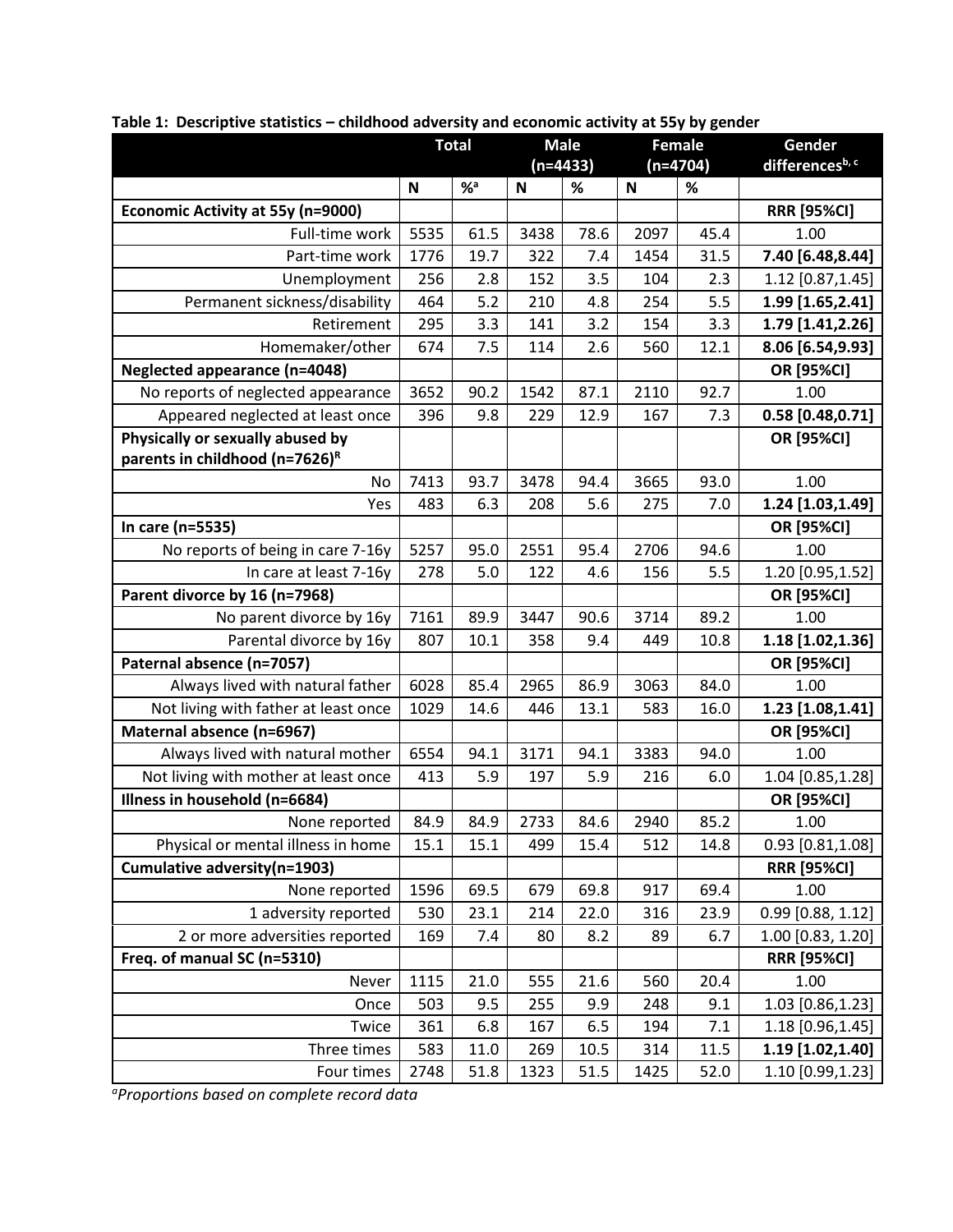*b tests based on imputed data, reference group=males <sup>c</sup>RRRs in bold indicate statistical significance at the p<0.05 level R retrospective item (45y)*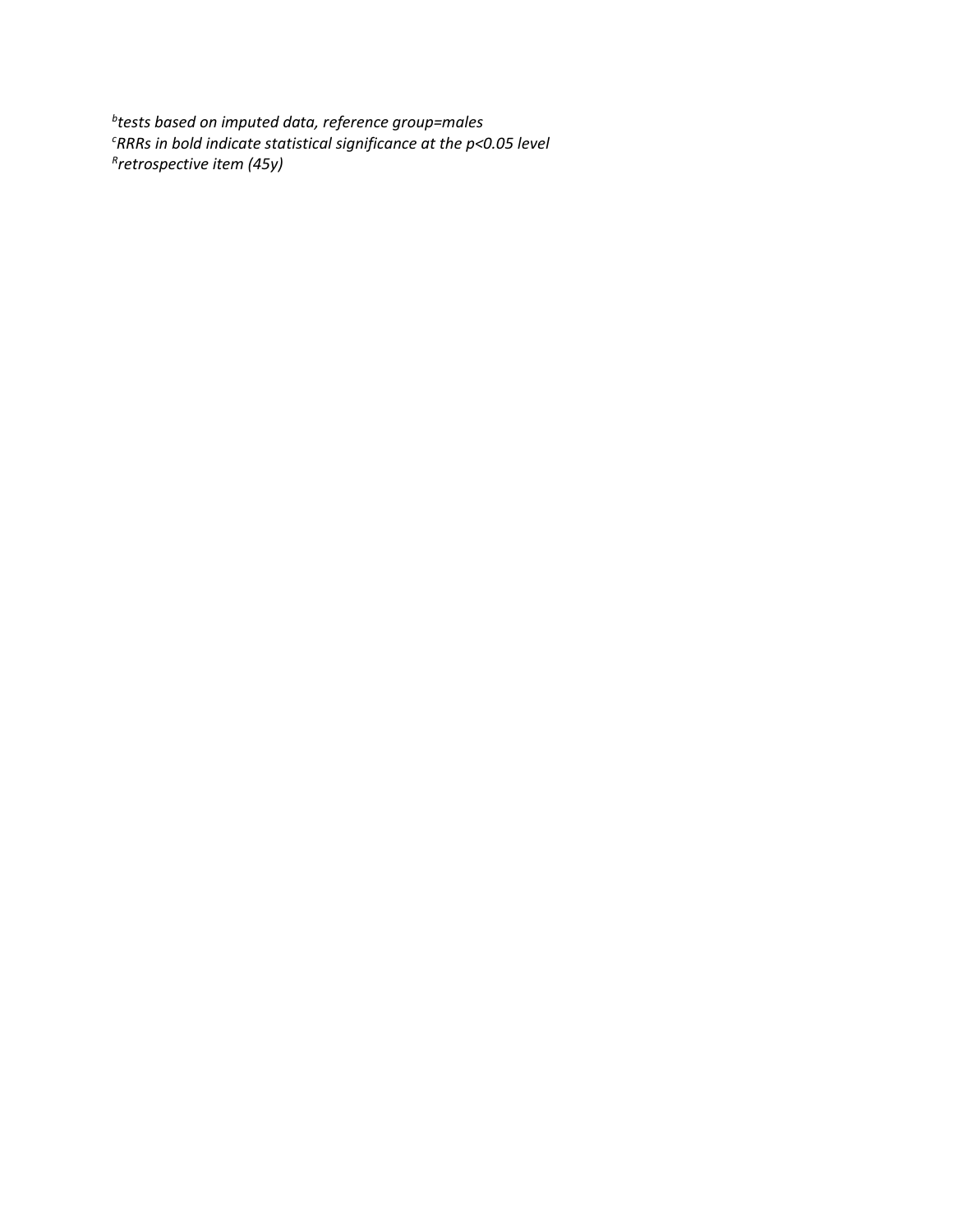|                                             | PT work<br><b>RRR [95%CI]</b> | <b>Unemployment</b><br><b>RRR [95%CI]</b> | <b>Permanent sick</b><br><b>RRR [95%CI]</b> | <b>Retired</b><br><b>RRR [95%CI]</b> | Homemaker/<br>other |
|---------------------------------------------|-------------------------------|-------------------------------------------|---------------------------------------------|--------------------------------------|---------------------|
|                                             |                               |                                           |                                             |                                      | <b>RRR [95%CI]</b>  |
| <b>Neglected</b>                            | $0.82$ [0.58,1.17]            | 1.24 [0.69,2.21]                          | 1.93 [1.22,3.05]                            | $0.39$ [0.13,1.14]                   | 1.01 [0.64,1.58]    |
| appearance                                  |                               |                                           |                                             |                                      |                     |
| <b>Abused</b>                               | 0.75 [0.56,1.00]              | 1.47 [0.90,2.41]                          | 1.52 [1.04,2.23]                            | 1.06 [0.62,1.83]                     | 0.97 [0.67,1.39]    |
| In care                                     |                               |                                           |                                             |                                      |                     |
| Males:                                      | 2.47 [1.37,4.43]              | 1.77 [0.77,4.09]                          | 2.07 [1.04,4.11]                            | 1.53 [0.54,4.33]                     | $0.60$ [0.13,2.85]  |
| Females:                                    | $0.73$ [0.50,1.06]            | 1.64 [0.65,4.15]                          | $0.86$ [0.47,1.60]                          | $0.53$ [0.13,2.24]                   | 1.06 [0.63,1.80]    |
| <b>Parental</b>                             | $0.94$ [0.76,1.15]            | $0.82$ [0.50,1.35]                        | 1.04 [0.74,1.45]                            | $0.58$ [0.34,0.98]                   | $0.82$ [0.60,1.11]  |
| divorce                                     |                               |                                           |                                             |                                      |                     |
| Paternal<br>absence                         | $0.95$ [0.79,1.14]            | $0.80$ [0.53,1.20]                        | 1.91 [0.89,1.59]                            | $0.89$ [0.58,1.37]                   | $0.80$ [0.61,1.06]  |
| <b>Maternal</b>                             | $0.96$ [0.74,1.25]            | $0.84$ [0.45,1.56]                        | 1.08 [0.71,1.66]                            | $0.62$ [0.32,1.22]                   | $0.76$ [0.51,1.15]  |
| absence                                     |                               |                                           |                                             |                                      |                     |
| <b>Illness</b>                              |                               |                                           |                                             |                                      |                     |
| Males:                                      | 1.23 [0.83,1.80]              | $0.94$ [0.54,1.62]                        | 1.85 [1.18,2.89]                            | 1.01 [0.56,1.82]                     | 1.05 [0.56,1.99]    |
| Females:                                    | $0.88$ [0.69,1.11]            | 1.03 [1.06, 2.71]                         | $1.01$ [0.64,1.61]                          | $0.96$ [0.55,1.69]                   | $0.86$ [0.62,1.18]  |
| <b>Cumulative</b><br>adversity <sup>a</sup> |                               |                                           |                                             |                                      |                     |
| Males:                                      |                               |                                           |                                             |                                      |                     |
| 1                                           | 1.09 [0.78,1.53]              | $0.96$ [0.58,1.57]                        | 1.56 [0.99,2.48]                            | $0.77$ [0.44,1.35]                   | 1.28 [0.72,2.29]    |
| 2 or more                                   | 1.42 [0.83,2.45]              | 1.12 [0.54,2.35]                          | 2.57 [1.43,4.61]                            | $0.88$ [0.33,2.37]                   | 1.24 [0.54,2.87]    |
| Females:                                    |                               |                                           |                                             |                                      |                     |
| $\mathbf{1}$                                | $0.86$ [0.70,1.05]            | 1.45 [0.84, 2.52]                         | 1.28 [0.85,1.94]                            | $0.69$ [0.40,1.18]                   | $0.87$ [0.67,1.14]  |
| 2 or more                                   | $0.70$ [0.50,0.98]            | 1.41 [0.58,3.46]                          | 1.48 [0.89,2.46]                            | $0.58$ [0.24,1.43]                   | $0.74$ [0.46,1.18]  |
| Freq. of manual<br>SC <sup>b</sup>          |                               |                                           |                                             |                                      |                     |
| Once                                        | $0.93$ [0.73,1.18]            | $0.88$ [0.46,1.72]                        | $0.89$ [0.49,1.64]                          | $0.93$ [0.57,1.53]                   | $0.97$ [0.68,1.39]  |
| Twice                                       | $0.85$ [0.65,1.13]            | 1.53 [0.80, 2.92]                         | 1.21 [0.68,2.14]                            | 1.05 [0.60,1.85]                     | $0.91$ [0.60,1.37]  |
| Three times                                 | $0.91$ [0.73,1.14]            | 1.38 [0.79,2.40]                          | 1.02 [0.62,1.68]                            | $0.95$ [0.59,1.52]                   | $0.78$ [0.55,1.12]  |
| Four times                                  | $0.83$ [0.70,0.97]            | 1.40 [0.92,2.13]                          | 1.38 [0.94,2.04]                            | 1.06 [0.77,1.46]                     | $0.87$ [0.68,1.11]  |

**Table 2: RRRs and 95% CIs for associations between childhood adversity and economic activity at age 55: Fully adjusted for gender, childhood mental health, educational disengagement and adulthood factors** 

*Notes:* 

*1. Outcome reference group: Full-time employment* 

*2. Exposure reference groups: <sup>a</sup>No adversities; <sup>b</sup>Never in manual social class* 

*3. Adjusted for gender (where analyses are not stratified by gender in cases where there was a significant interaction observed), childhood mental health, childhood educational disengagement (kept off school to help at home, left school by 16), and adulthood factors (mental health, LSI, qualifications, social class)* 

*4. RRRs in bold indicate statistical significance at p<0.05 level*